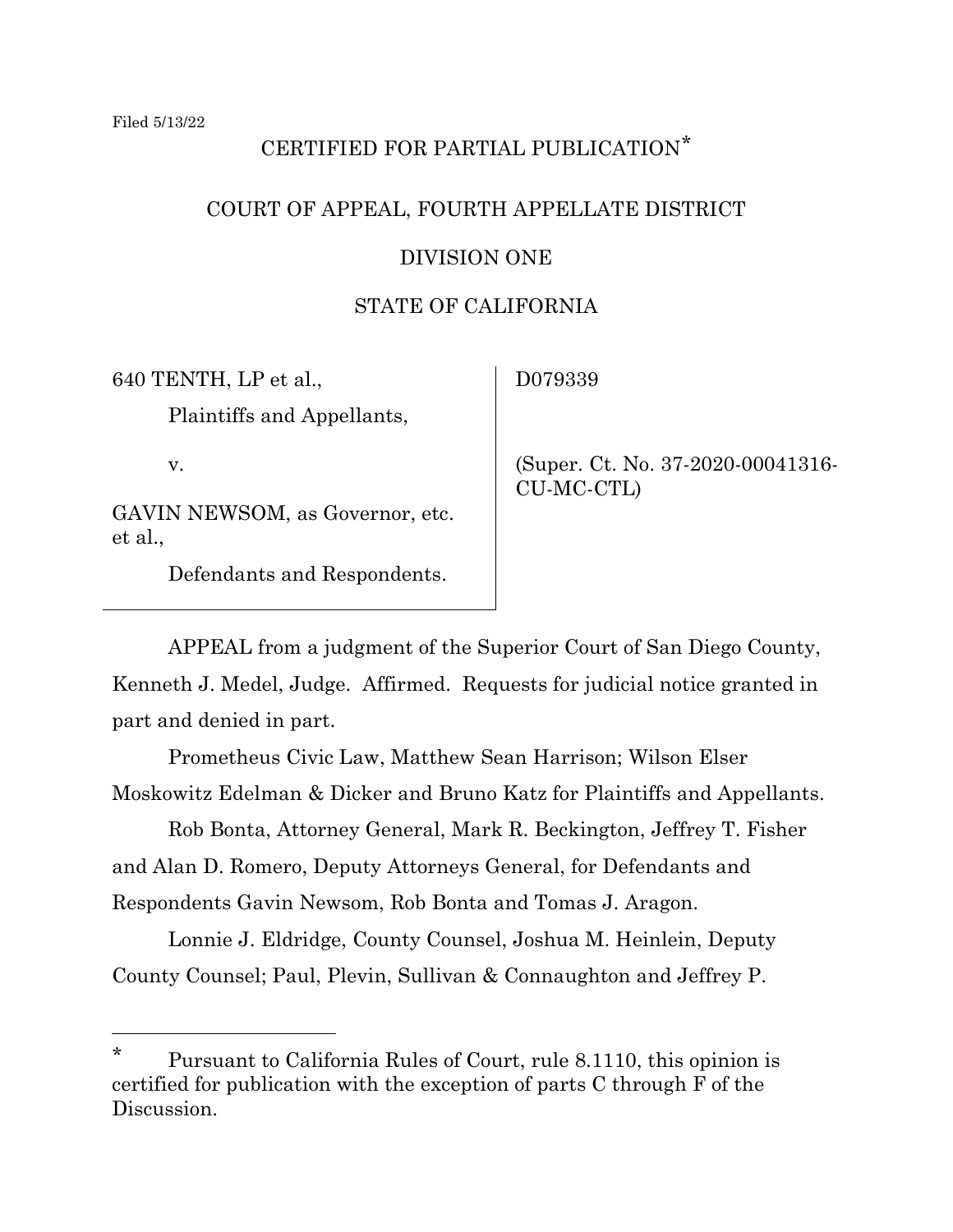Michalowski for Defendants and Respondents County of San Diego and Wilma J. Wooten.

This putative class action against California (state) and San Diego County (county) officials challenges Governor Gavin Newsom's emergency orders and related public health directives restricting business operations during the COVID-19 pandemic. The plaintiffs, owners of affected restaurants and gyms (Owners), primarily contend the orders are procedurally invalid because they were adopted without complying with the Administrative Procedure Act (APA) (Gov. Code,  $\frac{1}{8}$  $\frac{1}{8}$  $\frac{1}{8}$  11340 et seq.). Owners further maintain that the business restrictions are substantively invalid because they effected a taking without compensation, violating the Fifth Amendment to the United States Constitution. Rejecting these claims, the superior court sustained demurrers to the third amended complaint (Complaint) without leave to amend and dismissed the action.

We fully appreciate that the adverse effects of the present pandemic have not fallen equally on all segments of society, and that some small business owners are among those who have borne an especially heavy burden. As we recently noted, "Businesses have closed or drastically curtailed their operations. Employees have lost their jobs and their livelihoods." (*Midway Venture LLC v. County of San Diego* (2021) 60 Cal.App.5th 58, 66.) Still, Owners' procedural attack on the emergency orders fails because, for several reasons, the APA does not apply to the public health orders at issue here. And Owners' substantive challenge to the orders as an uncompensated "taking" under the Fifth Amendment suffers a similar fate. A mandated-but-*temporary* business closure to deal with a public health

<span id="page-1-0"></span><sup>1</sup> Undesignated statutory references are to the Government Code.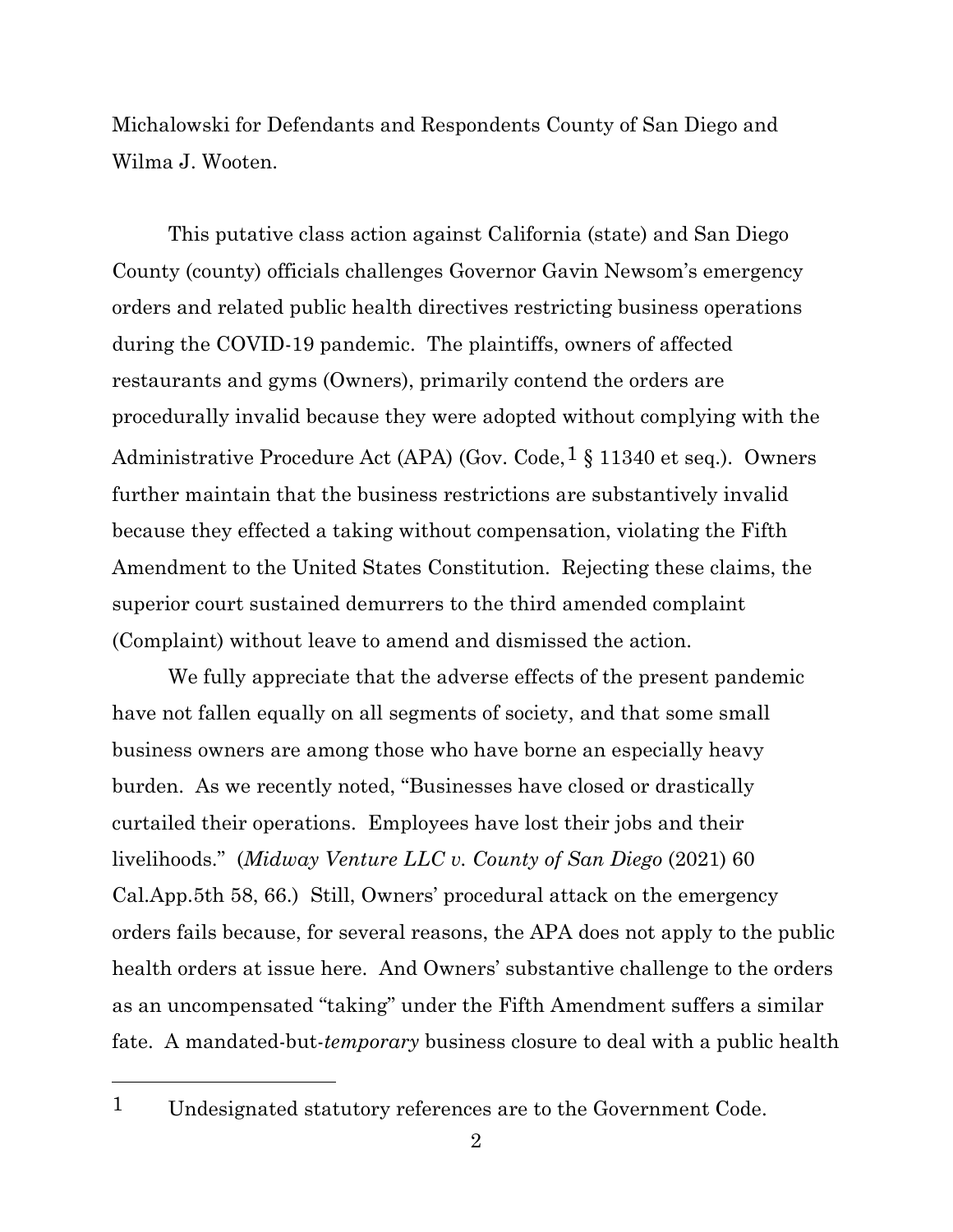emergency is not sufficiently akin to a governmental appropriation of private property for a public use so as to require compensation.

In short, while we sympathize with the position some Owners find themselves in and the significant financial losses they allege, the unambiguous terms of the Emergency Services Act (Emergency Act) (§ 8550 et seq.) and controlling United States Supreme Court regulatory takings caselaw require that the judgment be affirmed.

#### FACTUAL AND PROCEDURAL BACKGROUND[2](#page-2-0)

#### A*. The Governor's Emergency Orders*

In response to the COVID-19 pandemic, Governor Newsom declared a state of emergency in California on March 4, 2020.[3](#page-2-1) About two weeks later he issued Executive Order N-33-20, colloquially referred to as the "stay-athome order." Among other restrictions, it prohibited restaurants from providing both indoor and outdoor dining.[4](#page-2-2)

Owners' unopposed supplemental request for judicial notice filed on November 17, 2021 is denied. As they concede, with the exception of exhibit II, none of the documents were provided to the trial court , and Owners fail to

<span id="page-2-0"></span><sup>2</sup> The facts are taken from the allegations of the Complaint, its exhibits, and documents subject to judicial notice. (See *3250 Wilshire Boulevard Bldg. v. Employers Ins. Of Wausau* (1995) 39 Cal.App.4th1277, 1279.)

<span id="page-2-1"></span><sup>3</sup> Dates are in 2020 unless otherwise specified.

<span id="page-2-2"></span><sup>4</sup> Owners' unopposed request for judicial notice filed on October 19, 2021, which contains the Governor's executive orders cited in this opinion, is granted with the exception of exhibit GG, a published court of appeal opinion for which judicial notice is unnecessary. (*Jaramillo v. County of Orange*  (2011) 200 Cal.App.4th 811, 817.) The "Request for Findings" embedded within this request for judicial notice is procedurally improper and in any event is also denied on the merits. (Cal. Rules of Court, rule 8.54; see *Diaz v. Professional Community Management, Inc.* (2017) 16 Cal.App.5th 1190, 1213 [power to make findings on appeal is discretionary and should be invoked sparingly, and only to affirm].)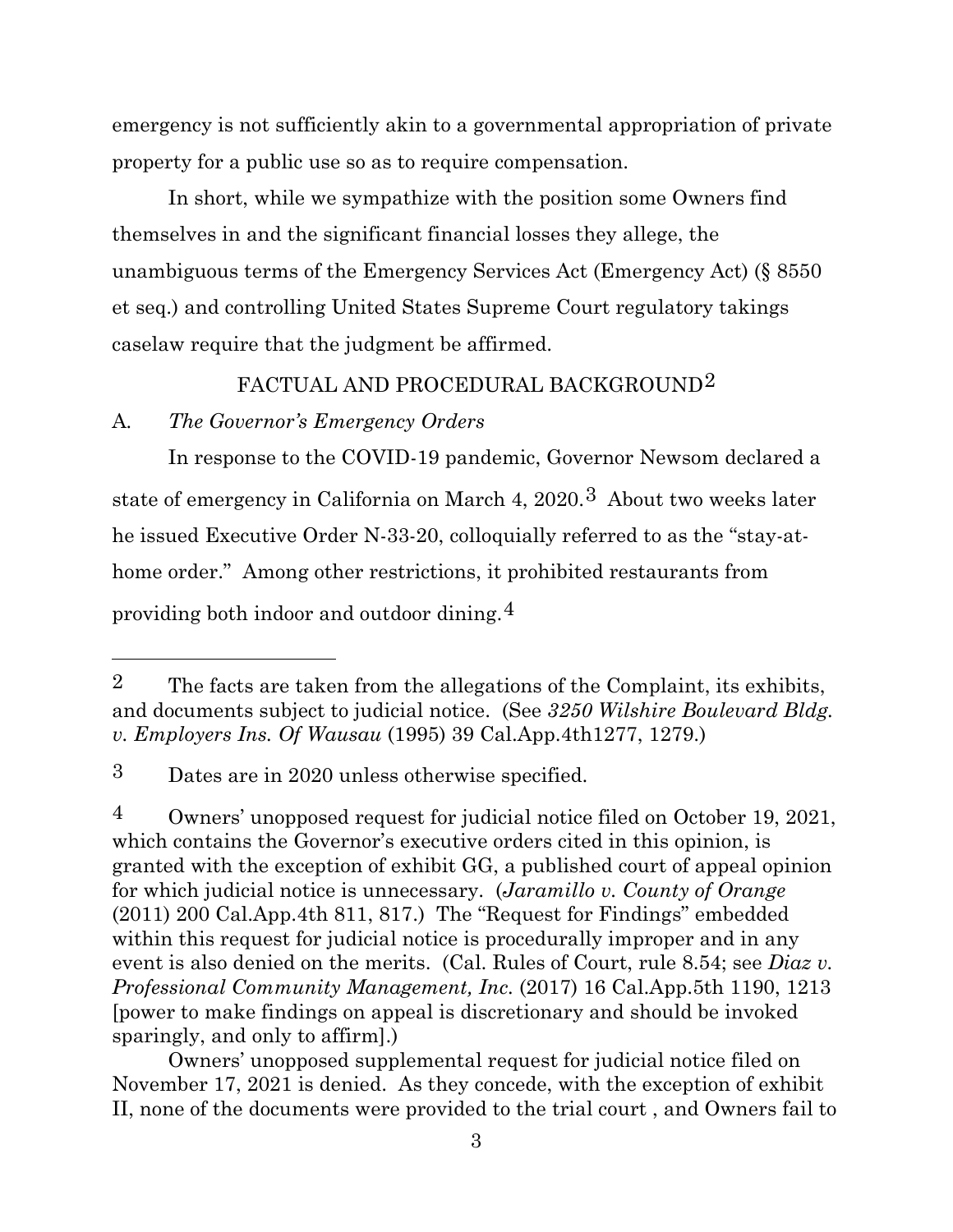Restaurants, gyms, and other businesses deemed nonessential remained closed until May 4, when the Governor issued Executive Order N-60-20. It allowed reopening in phases as determined by the Department of Public Health (Health Department). Restaurants and gyms in San Diego County were allowed to reopen in May and June respectively.

After a July surge of infections, the Health Department issued the "Guidance on Closure of Sectors in Response to COVID-19" (Guidance). It prohibited indoor dining in 29 counties, including San Diego.

The Blueprint for a Safer Economy (Blueprint) followed in late August. Replacing the previous staged reopening plan, it created a color-coded tiered system, updated weekly, that assigned each county a color (purple, red, orange, or yellow) based on its assessed risk level for COVID-19 transmission and imposed corresponding restrictions for different business sectors. For restaurants, indoor dining in "purple" counties was prohibited. Those in "red" counties were limited to operating at 25 percent capacity and prohibited from seating more than 100 people. Restaurants in "orange" counties were prohibited from operating at more than 50 percent capacity and could not

demonstrate good cause to consider them for the first time on appeal. (*Vons Companies, Inc. v. Seabest Foods, Inc.* (1996) 14 Cal.4th 434, 444, fn. 3.) Exhibit II is not subject to judicial notice. It is a Los Angeles Superior Court order in a different case and therefore has no precedential effect on appeal. It also does not involve or discuss the Governor's powers under the Emergency Act, so it is simply not relevant. (See *Hailey v. California Physicians' Service*  (2007) 158 Cal.App.4th 452, 463, fn. 4 [denying request for judicial notice of court proceeding in another case as being irrelevant].)

Respondents' unopposed request for judicial notice filed January 19, 2022 is granted with respect to exhibits 5 and 6 (legislative history) and exhibit 7 (Executive Order N-60-20). In all other respects it is denied because the Internet statistical documents are not properly subject to judicial notice. (See *Conlan v. Shewry* (2005) 131 Cal.App.4th 1354, 1364, fn. 5 ["Beyond the mere fact that the report exists, the availability of the report on the Internet hardly renders the content of the report 'not reasonably subject to dispute'".)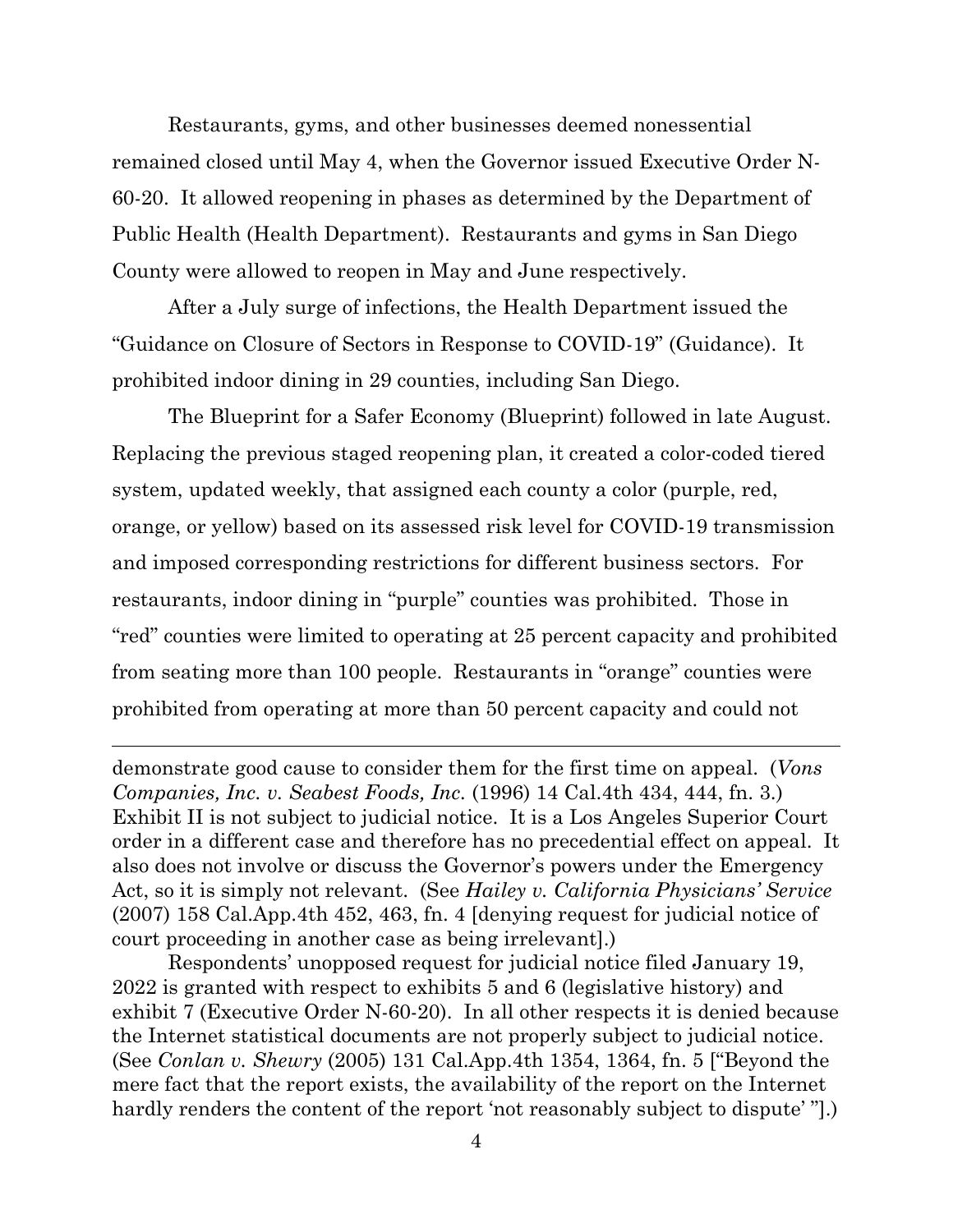seat more than 200 people. Those in "yellow" counties were limited to 50 percent capacity. The Blueprint was rescinded by Executive Order N-07-21 in June 2021.

## B. *The Litigation*

In April 2021, 640 Tenth, LP, O'Frank, LLC, Fit Athletic Club-San Diego, LLC, and Crossfit East Village Corporation filed a third amended complaint (Complaint) against Gavin Newsom in his capacity as Governor of California and other state officials (collectively, state defendants),  $5$  as well as the county and Wilma J. Wooten, in her official capacity as Public Health Officer.

Owners sued on behalf of themselves and three classes consisting of: all (1) restaurants and (2) gyms in the County; and (3) California businesses "whose operations or activities are misclassified or other improperly [*sic*] subject to a complete or total shutdown order(s), under the authority of the Blueprint . . . ." (Underscore omitted.)

The Complaint alleges six causes of action:

- Declaratory Judgment—alleging that the state defendants exceeded statutory authority in implementing the Blueprint and associated orders and directives; or alternatively, caused a regulatory taking.
- Injunctive Relief—seeking to restrain defendants from enforcing the Blueprint, Guidance and associated orders.

<span id="page-4-0"></span><sup>5</sup> The Complaint also names "Xavier Becerra, in his official capacity as Attorney General of California" and "Tomas J. Aragon, [in] his official capacity as State Health Officer and Director of the California Department of Public Health."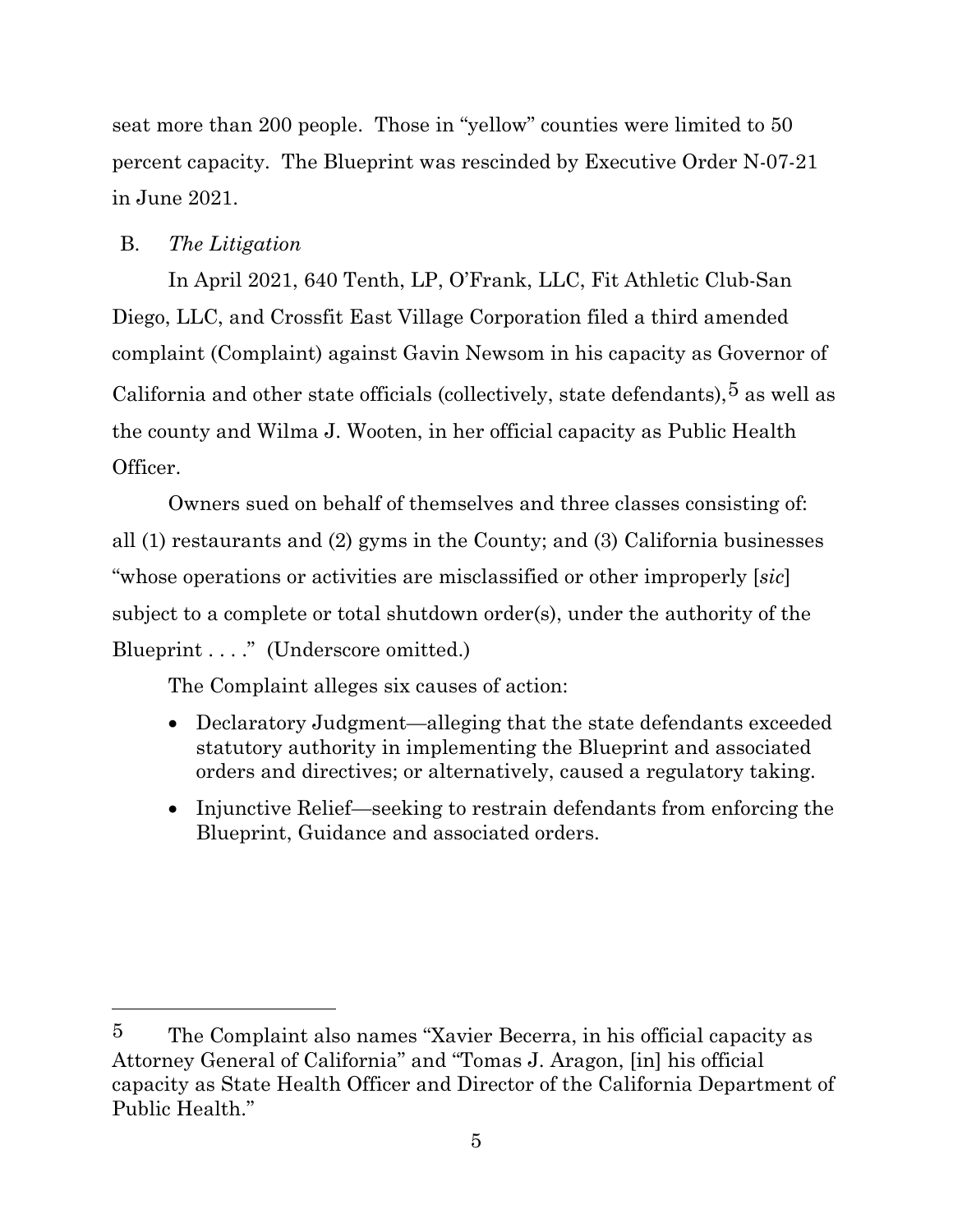- Orders Exceed Statutory Authority—alleging the business shutdown orders "are ultra vires and exceed [the Governor's] statutory authority."[6](#page-5-0)
- Equal Protection—claiming the Blueprint, orders, and restrictions are based on arbitrary classifications that are not rationally related to promoting public health.
- Inverse Condemnation—alleging the Blueprint and related orders effected a taking of property without compensation.
- Writ of Mandate—claiming the defendants failed to comply with a ministerial duty to comply with the APA.

After conducting a hearing, the superior court sustained demurrers without leave to amend. We independently review the resulting judgment. (*Anselmo v. Grossmont-Cuyamaca Community College District* (2018) 25

Cal.App.5th 948, 951 (*Anselmo*).)[7](#page-5-1)

# DISCUSSION

A. *The Governor's Orders and Public Health Directives Issued Under the Emergency Act Are Not Subject to The APA*

1. *The Emergency Act and The APA*

The Emergency Act empowers the Governor to proclaim a state of emergency when conditions of "extreme peril" caused by, among other things, an "epidemic" are "likely to be beyond the control of the services, personnel,

<span id="page-5-0"></span><sup>6</sup> This cause of action is alleged against only the state defendants.

<span id="page-5-1"></span><sup>&</sup>lt;sup>7</sup> A complaint is required to contain a "statement of the facts constituting the cause of action, in ordinary and *concise* language." (Code Civ. Proc., § 425.10, subd. (a)(1), italics added.) Violating this precept, the Complaint begins with a three page "Introduction" resembling closing argument in a jury trial. It appears that attached to the Complaint is a 30-page document entitled "Memorandum of Points and Authorities." We disregard everything in the Complaint other than well-pleaded factual allegations and matters properly subject to judicial notice. (*Anselmo*, *supra*, 25 Cal.App.5th at p. 951.)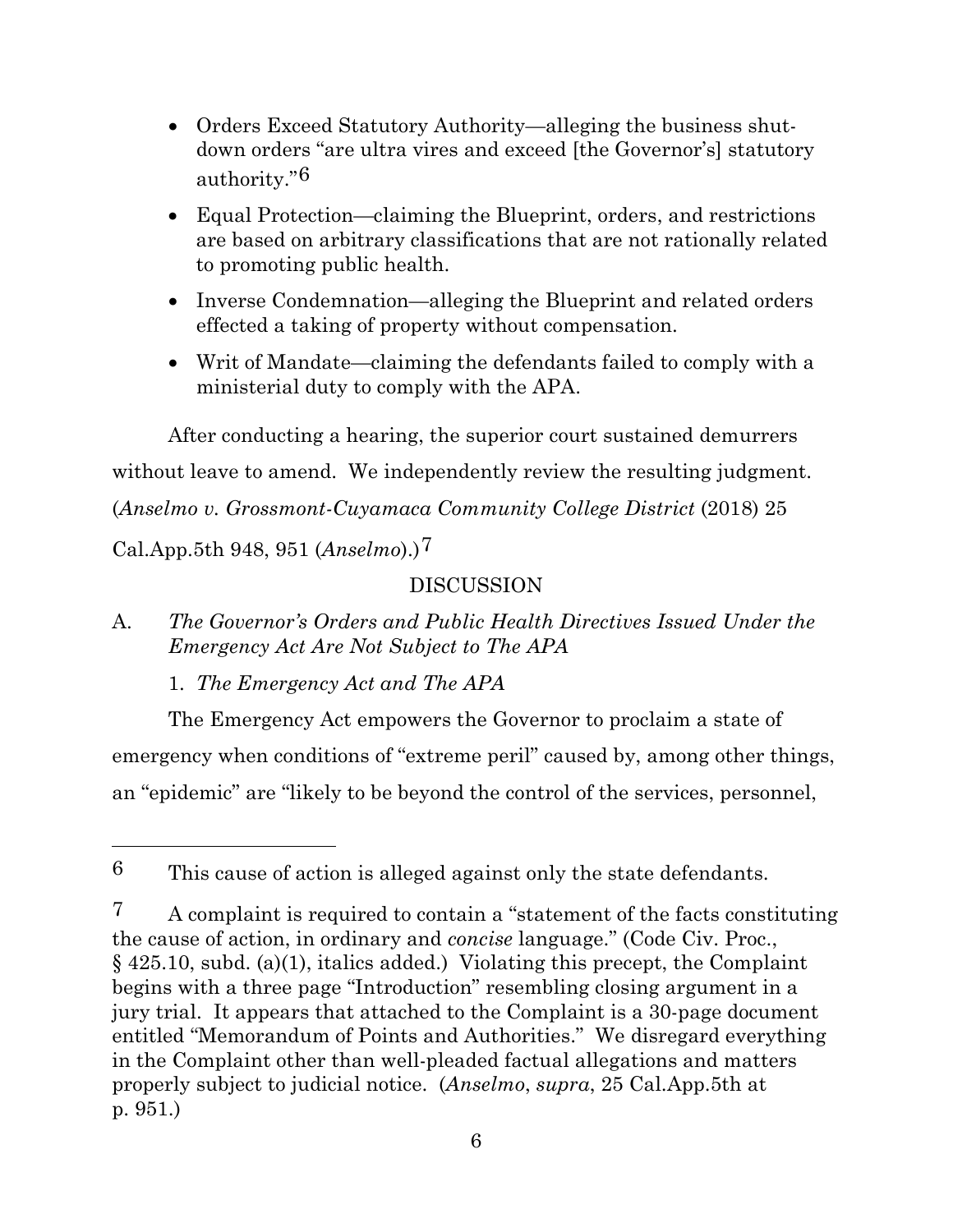equipment, and facilities of any single county, city and county, or city  $\dots$ ." (§ 8558, subd. (b).) In those circumstances, the Governor has "complete authority over all agencies of the state government and the right to exercise within the area designated all police power vested in the state . . . to effectuate the purposes of [the Emergency Act]." (§ 8627.) Police power includes "the power to legislate." (*Newsom v. Superior Court* (2021) 63 Cal.App.5th 1099, 1113.) Thus, under the Emergency Act the Governor may "make, amend and rescind orders and regulations" which "shall have the force and effect of law" and take effect immediately. (§ 8567, subd. (a).)

The APA establishes procedures for state agencies to adopt regulations.<sup>[8](#page-6-0)</sup> For instance, an agency must (1) give the public notice of its proposed regulatory action (§ 11346.4); (2) issue a complete text of the proposed regulation with a statement of the reasons for it (§ 11346.2, subds. (a) & (b)); (3) give interested parties an opportunity to comment on the proposed regulation (§ 11346.8); (4) respond in writing to public comments  $(\S 11346.9, \text{subd.} (a)(3))$ ; and  $(5)$  forward a file of all materials on which the agency relied to the Office of Administrative Law (§§ 11342.550, 11347.3, subd. (c)), which reviews the regulation for, among other things, consistency with the law, clarity, and necessity (§ 11349.1).

<span id="page-6-0"></span><sup>8</sup> "In the APA . . . 'agency' means a state entity exercising delegated authority to adopt regulations." (Asimow et al., Cal. Practice Guide: Administrative Law (The Rutter Group 2021) ¶ 22:11 (hereafter California Practice Guide: Administrative Law).) "Regulation' means every rule, regulation, order, or standard of general application . . . adopted by any state agency to implement, interpret, or make specific the law enforced or administered by it, or to govern its procedure." (§ 11342.600.) Owners contend, and defendants do not contest, that in issuing orders under the Emergency Act, the office of the Governor is an "agency" issuing "regulations" within the meaning of the APA. We express no opinion on that issue, which is not before us.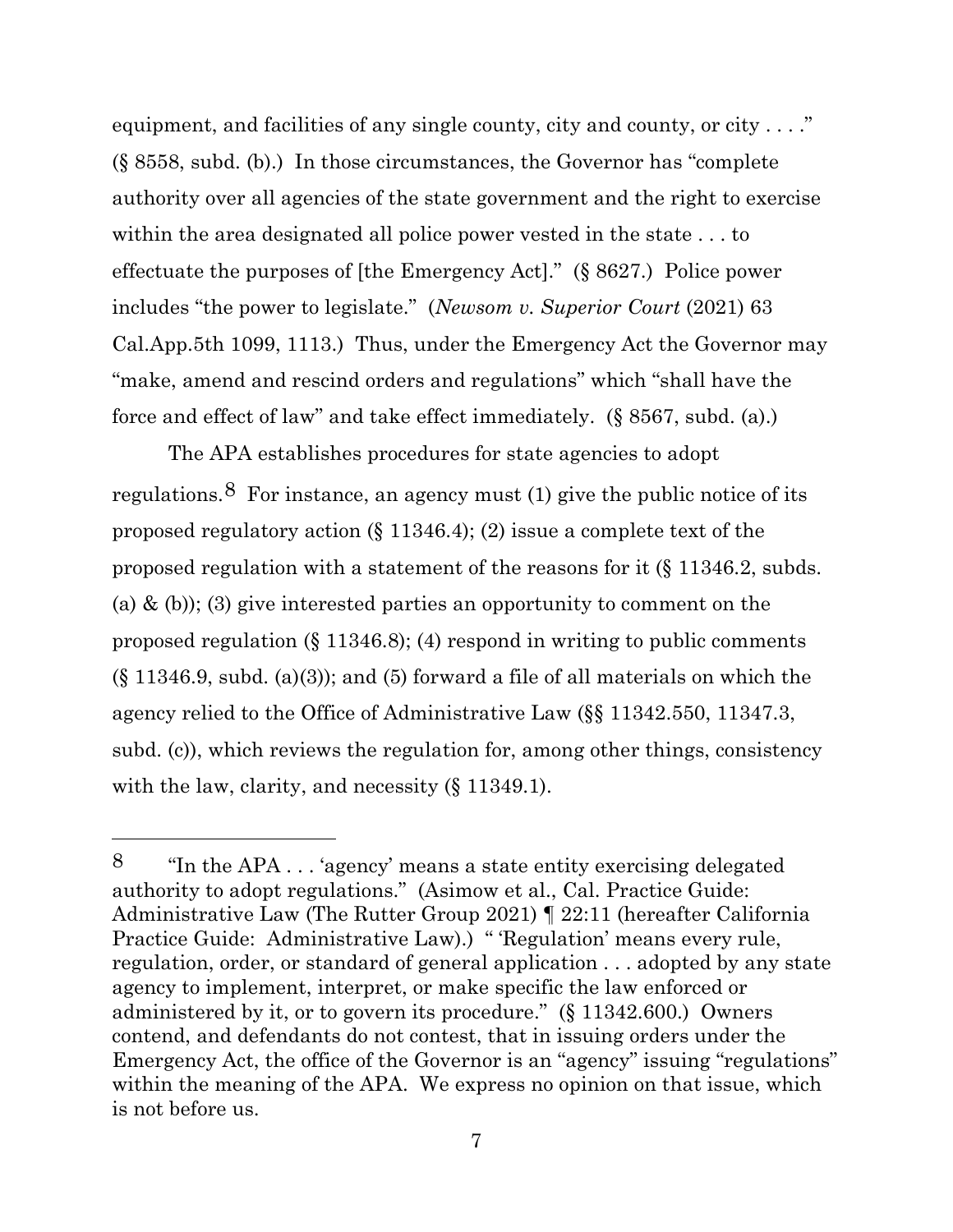The purposes of the APA process are to provide notice to persons affected by a regulation and give them a voice in its creation. (*Tidewater Marine Western, Inc. v. Bradshaw* (1996) 14 Cal.4th 557, 568.) The procedure also ensures the agency does not adopt rules only it knows about. (*Kings Rehab. Ctr., Inc. v. Premo* (1999) 69 Cal.App.4th 215, 217.) Regulations subject to the APA, but adopted not in compliance with it, are invalid. (*Morning Star Co. v. State Bd. of Equalization* (2006) 38 Cal.4th 324, 333.)

Determining whether the Governor's exercise of police power under the Emergency Act is subject to APA is first and foremost a matter of statutory interpretation. " 'We start with the statute's words, which are the most reliable indicator of legislative intent.' [Citation.] ' "We interpret relevant terms in light of their ordinary meaning, while also taking account of any related provisions and the overall structure of the statutory scheme to determine what interpretation best advances the Legislature's underlying purpose." ' [Citations.] 'If we find the statutory language ambiguous or subject to more than one interpretation, we may look to extrinsic aids, including legislative history or purpose to inform our views.'" (*In re A.N.* (2020) 9 Cal.5th 343, 351–352.)

Under section 8571, the Governor's emergency powers include authority to "suspend any regulatory statute . . . where the Governor determines and declares that strict compliance with any statute, order, rule, or regulation would in any way prevent, hinder, or delay the mitigation of the effects of the emergency." In May, after directing the Health Department to establish criteria and procedures for local officials to use in allowing businesses to reopen, Governor Newsom invoked this power to suspend the operation of the APA. Executive Order N-60-20 states in part: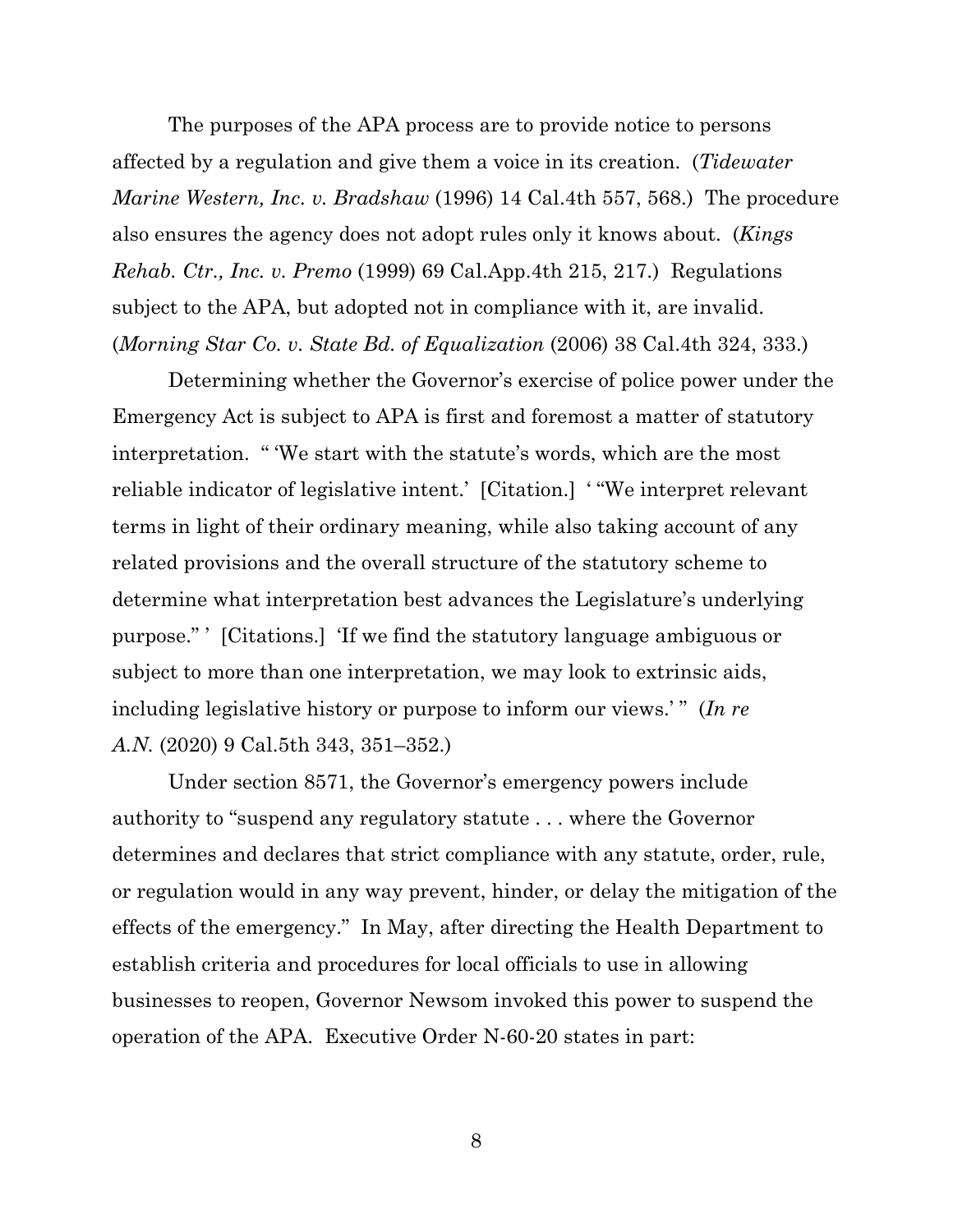"[U]nder the provisions of Government Code section 8571, I find that strict compliance with the Administrative Procedure Act . . . would prevent, hinder or delay appropriate actions to prevent and mitigate the effects of the COVID-19 pandemic."  $[\P]$ ...  $[\P]$ 

"Nothing related to the establishment or implementation of . . . criteria or procedures [established by the Public Health Officer], or any other aspect of this Order, shall be subject to the Administrative Procedure Act . . . ."

By its own plain terms, the Governor's authority under section 8571 to suspend "any regulatory statute" includes the APA. (See *People v. Dunbar*  (2012) 209 Cal.App.4th 114, 117  $\vert$ " '[t]he word "any" means without limit and no matter what kind"].) Therefore, executive order N-60-20 precludes Owners' claims that the Guidance and Blueprint, issued in July and August respectively, are invalid for lack of APA compliance.

In urging that the APA applies, Owners maintain that Executive Order N-60-20 "never came close to 'suspending' anything" because it "never used the word 'suspend' " and merely deals with matters of " 'internal management.' "

We understand the executive order differently. Executive Order N-60- 20 provides in part:

"IT IS HEREBY ORDERED THAT: [¶]

"1) All residents are directed to continue to obey State public health directives as made available [on covid19.ca.gov website] and elsewhere as the State Public Health Officer may provide."

The Governor's order is clearly not about internal management of local government. Rather, in the face of a deadly pandemic, it directs all California residents to obey then-existing and future COVID-19 Health Department directives. Executive Order N-60-20 further authorized the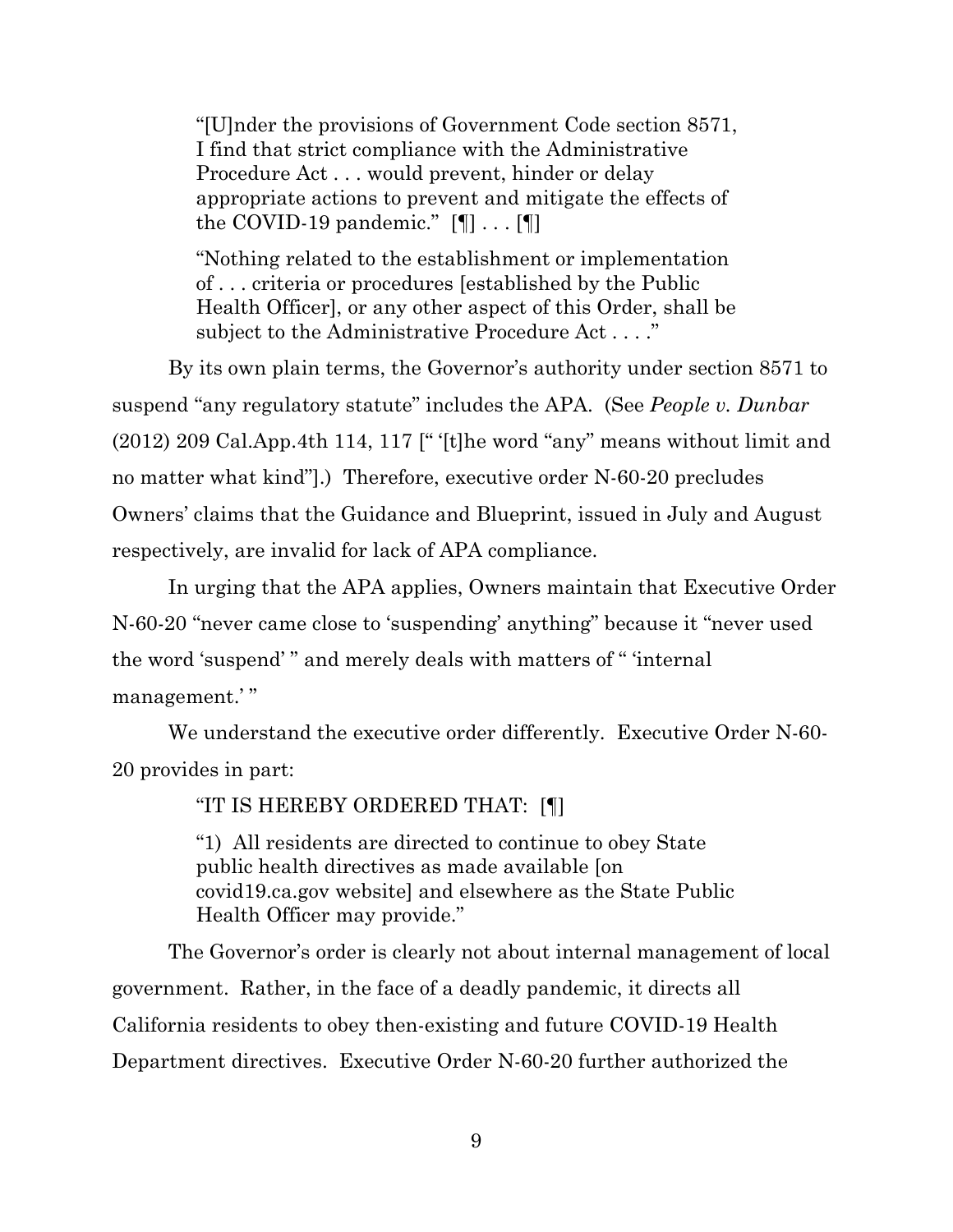Health Department to take *any* additional action deemed necessary to protect public health during the pandemic, stating:

> "The State Public Health Officer may, from time to time and as she deems necessary to respond to the dynamic threat posed by COVID-19, revise the criteria and procedures set forth [here]. *Nothing related to the establishment or implementation of such criteria or procedures, or any other aspect of this Order, shall be subject to the* **[***APA***].** Nothing in this paragraph . . . shall limit the authority of the State Public Health Officer to take any action she deems necessary to protect public health in the face of the threat posed by COVID-19*,*  including (but not limited to) any necessary revision to the four-stage framework previously articulated . . . ." (Italics and boldface added.)

In a related argument, Owners point to certain APA-compliant Cal-OSHA regulations dealing with business operations during the pandemic (Cal. Code Regs., tit. 8, § 3205 (regulation 3205)). They contend that the Governor could not have determined the APA would " 'prevent, hinder, or delay' " Health Department directives when his "public words and actions have shown precisely the opposite." Although Owners do not come right out and say it, we understand their argument to be that because *other agencies* engaged in APA-compliant rulemaking dealing with the pandemic, the Governor's finding in Executive Order N-60-20 that "strict compliance with the [APA] would prevent, hinder or delay" must be untrue.

Putting aside that as a reviewing court we do not make such veracity determinations, the argument fails on its merits too. COVID-19 rulemaking by *other* agencies (e.g., Cal-OSHA) involves different and distinct concerns and contexts. For example, regulation 3205 requires employers to establish a written program for employees to communicate any COVID-19 symptoms "without fear of reprisal." In the Emergency Act, the Legislature gave the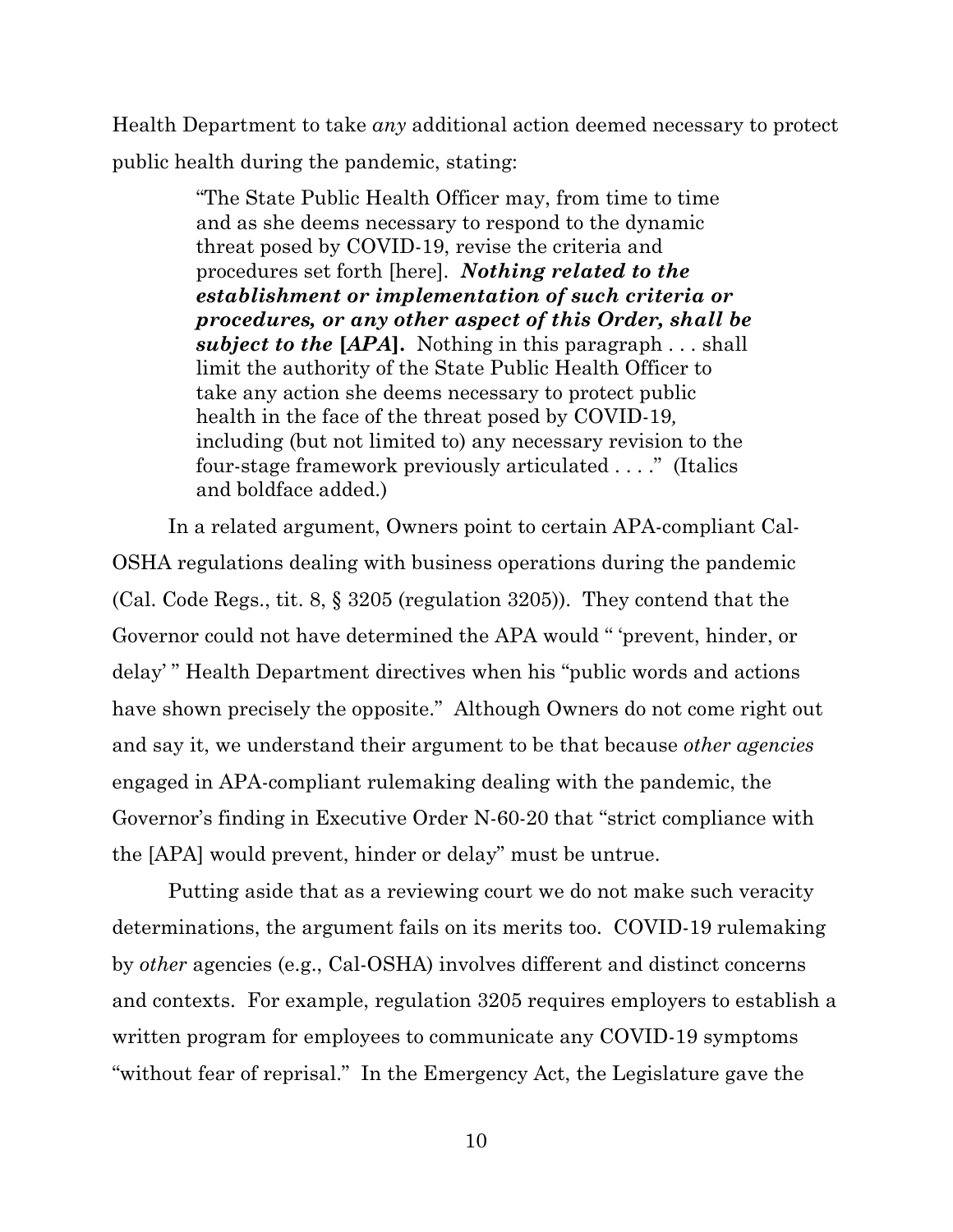Governor broad authority to stem a potentially deadly virus that spreads through close human contact. In that effort, days and even hours count. Promulgating regulations for employees to report COVID-19 symptoms is qualitatively different. That some administrative agencies found APA compliance would not hinder the efficacy of their pandemic related regulations says nothing about whether it was reasonable to conclude that applying the APA to the Governor's emergency orders would have effectively eviscerated them.

In sum, we hold that in May the Governor suspended application of the APA as provided in Executive Order N-60-20. For this reason alone, Owners' claim that the Guidance and/or Blueprint—issued in July and August respectively—are invalid as not being APA-compliant must fail.

The remaining APA issue is whether the stay-at-home directive promulgated in Executive Order N-33-20, which *preceded* Executive Order N-60-20, is APA-exempt for some other reason. As we explain next, it is.

The APA does not apply to a regulation "that embodies the only legally tenable interpretation of a provision of law." (§ 11340.9, subd. (f).) This exception applies " 'where the law "can reasonably be read only one way" [citation], such that the agency's actions in applying the law are . . . patently compelled by . . . the statute's plain language.' " (*Missionary Guadalupanas of Holy Spirit Inc. v. Rouillard* (2019) 38 Cal.App.5th 421, 432 (*Missionary Guadalupanas*).) This exception codifies the principle that if certain policies and procedures are " 'essentially[ ] a reiteration of the extensive statutory scheme which the Legislature has established,' " then there is obviously no duty to formally enact regulations to cover such reiterations. (*Engelmann v. State Bd. of Education* (1991) 2 Cal.App.4th 47, 62.)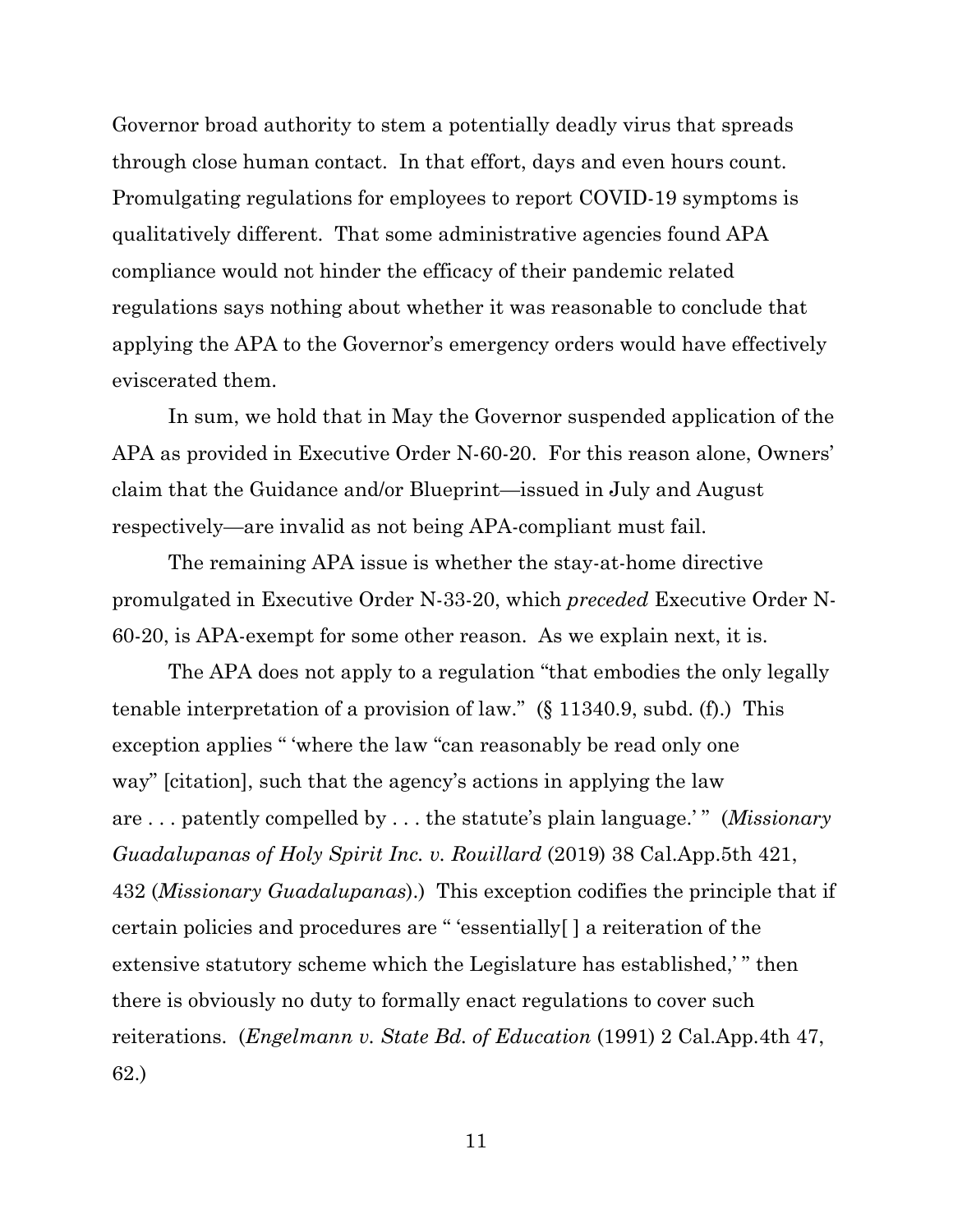Applying this rule turns on the question of ambiguity. An agency's interpretation of a statute is subject to the rulemaking procedures of the APA if the interpretation " 'is required to resolve an ambiguity in the law to be enforced.' [Citation.] '" 'An ambiguity arises when language is reasonably susceptible of more than one application to material facts.'" " " (Missionary *Guadalupanas*, *supra*, 38 Cal.App.5th at p. 433.) In contrast, "where the language is reasonably susceptible of only one interpretation as applied to the facts, it is ' "the only legally tenable interpretation of a provision of law" ' " and the APA does not apply. (*Id.* at p. 433; § 11340.9, subd. (f).)

For example, in *Missionary Guadalupanas*, the Department of Managed Health Care directed health service plans to cover abortions. This was APA-exempt because it was the only legally tenable interpretation of the governing statute, which required coverage of "basic health care services," which are broadly defined by statute to include physician services, hospital inpatient services, ambulatory care services, preventive health services, and emergency health services. (*Missionary Guadalupanas*, *supra*, 38 Cal.App.5th at pp. 433‒434.)

Here, Owners assert that this type of APA exemption does not apply in this case because the Health Department did not establish that its " 'interpretation follows directly and inescapably from the pertinent provisions of law.' " We disagree. The only legally tenable interpretation of section 8567 is that in a duly proclaimed state of emergency, the Governor's orders "take effect immediately." (§ 8567, subd. (b).) There is no ambiguity. The meaning of "immediately" is not reasonably subject to dispute.

Under the APA a 45-day notice and comment period precedes regulatory enactment. (See *State Water Resources Control Bd. v. Office of Admin. Law* (1993) 12 Cal.App.4th 697, 705 (*State Water Resources*) [the 45-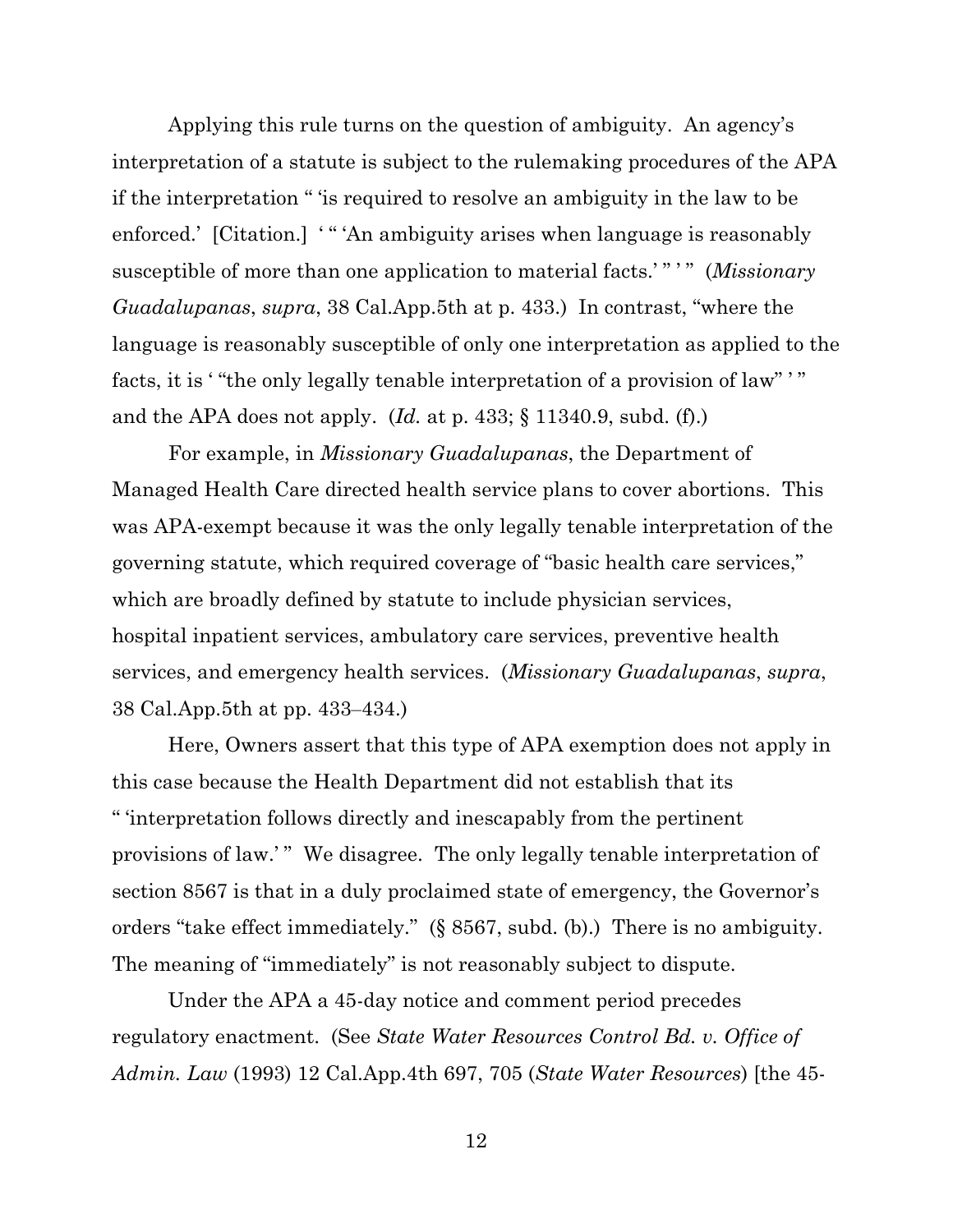day period "means that a proposed action cannot be conclusively acted upon until at least 45 days have passed from the date of notification"]; § 11346.4, subd. (a).) Obviously, it would be impossible for the Governor's orders under section 8567, subdivision (a) to "take effect immediately" (*id.,* subd. (b)), *and* at the same time be subject to a 45-day waiting period. The Emergency Act can be interpreted only one way. If the orders take effect immediately, then the APA cannot apply.

In urging a different conclusion, Owners cite *State Water Resources, supra,* 12 Cal.App.4th 697. That case explains that "implied exemptions" to the APA are "if recognized at all, disfavored" and unless "expressly exempted, all administrative regulations must comply with the APA." (*State Water Resources*, at p. 704;  $\S$  11346.)<sup>[9](#page-12-0)</sup> But as we have already noted, the express exemption in section 11340.9, subdivision (f) applies here. And even if it did not, *State Water Resources* does not support Owners' argument. That court recognized that an APA exemption may also exist in "unusual circumstances." (*State Water Resources, supra*, 12 Cal.App.4th at p. 704.) As an example of this principle, it cites *Alta Bates Hospital v. Lackner* (1981) 118 Cal.App.3d 614 (*Alta Bates*). (*State Water Resources*, at p. 704 & fn. 6.) In *Alta Bates*, the court held that *emergency* regulations reducing Medi-Cal reimbursement were not subject to the APA because the delay attendant to complying with the APA would completely undermine the regulation's ability to stem the emergency. Summarizing this APA exemption, a treatise explains, "A statute that provides for a 'complete, rational and integrated' set of rulemaking requirements that are *inconsistent* with the APA should be

<span id="page-12-0"></span><sup>9</sup> Section 11346 subdivision (a) provides in part: "This chapter shall not be superseded or modified by any subsequent legislation except to the extent that the legislation shall do so expressly."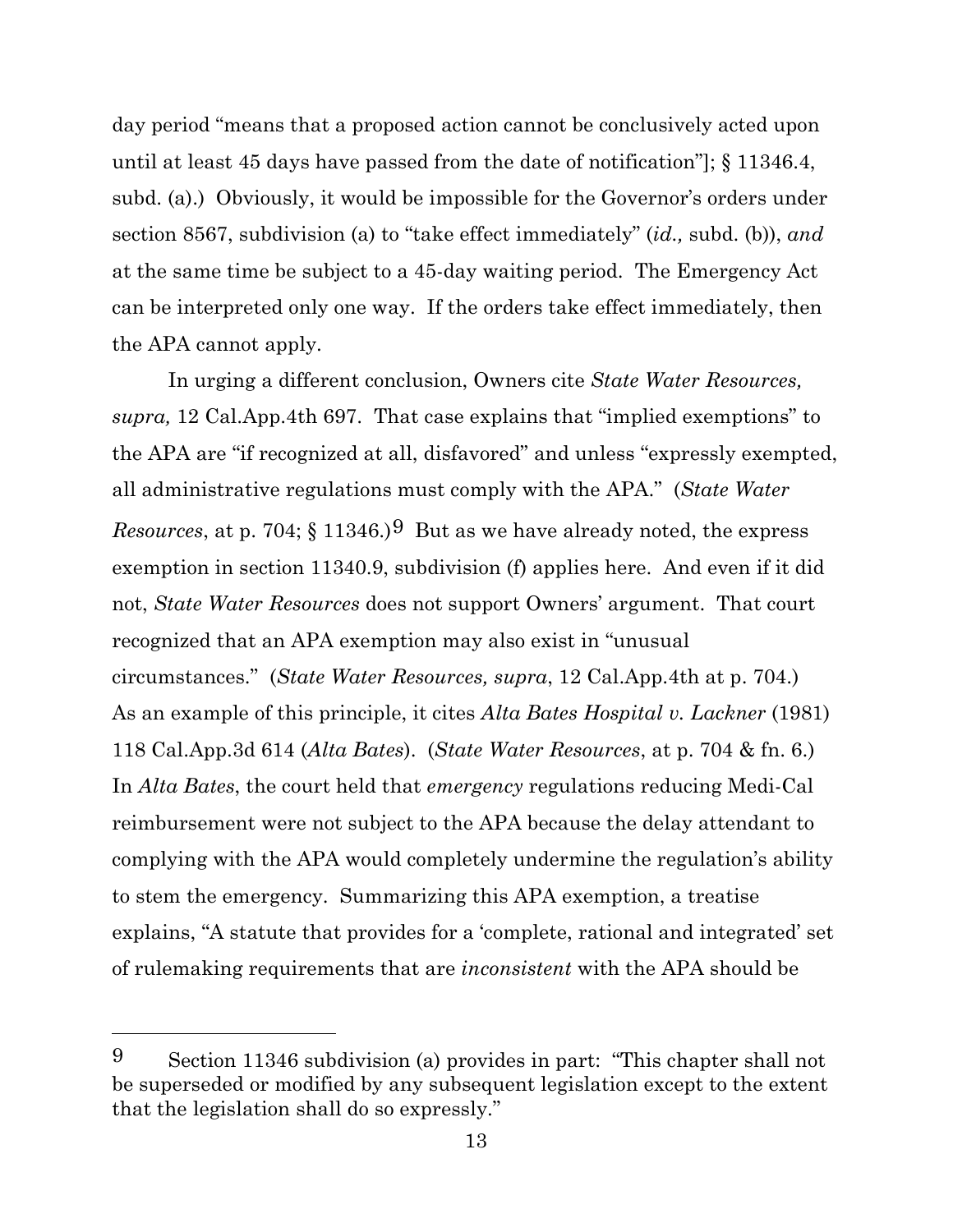construed to supersede the APA rulemaking provisions." (Cal. Practice Guide: Administrative Law, *supra*, at ¶ 26:15.)

In claiming that the APA emergency rulemaking provisions apply under the Emergency Act, Owners also rely on *Wisconsin Legislature v. Palm*  (Wis. 2020) 942 N.W.2d 900, which "invalidated indoor dining restrictions for their failure to comply with the provisions of Wisconsin's rulemaking statute." But even a cursory reading of that case shows why it is completely inapt here. In the first page of its opinion, the Wisconsin Supreme Court noted that the case involved "the assertion of power by one unelected official" and was "*not* about Governor Tony Evers' Emergency Order or the powers of the Governor." (*Wisconsin Legislature v. Palm*, at p. 905.)

Owners' reliance on a later Wisconsin case, *Tavern League of Wisconsin v. Palm* (2021) 957 N.W.2d 261 (*Tavern League*), suffers the same problem. It too did not involve a governor's COVID-19 orders promulgated under emergency legislation. (*Id.* at p. 271 (conc. opn. of Hagedorn, J.) [noting that the case arose because the Wisconsin health services official "issued another order doing exactly what this court said she may not do [in *Wisconsin Legislature v. Palm*]"].)

Perhaps Owners' best argument on this issue is that the APA itself contains provisions for an agency to use in adopting emergency regulations and, therefore, implicit in the Emergency Act is that the Governor must follow them. But we draw a different conclusion. An " '[e]mergency' " for purposes of expedited APA rulemaking is "a situation that calls for immediate action to avoid *serious harm* to the public peace, health, safety, or general welfare." (§ 11342.545, italics added.) To qualify, the agency must prepare a "written statement" containing "a description of the specific facts demonstrating the existence of an emergency and the need for immediate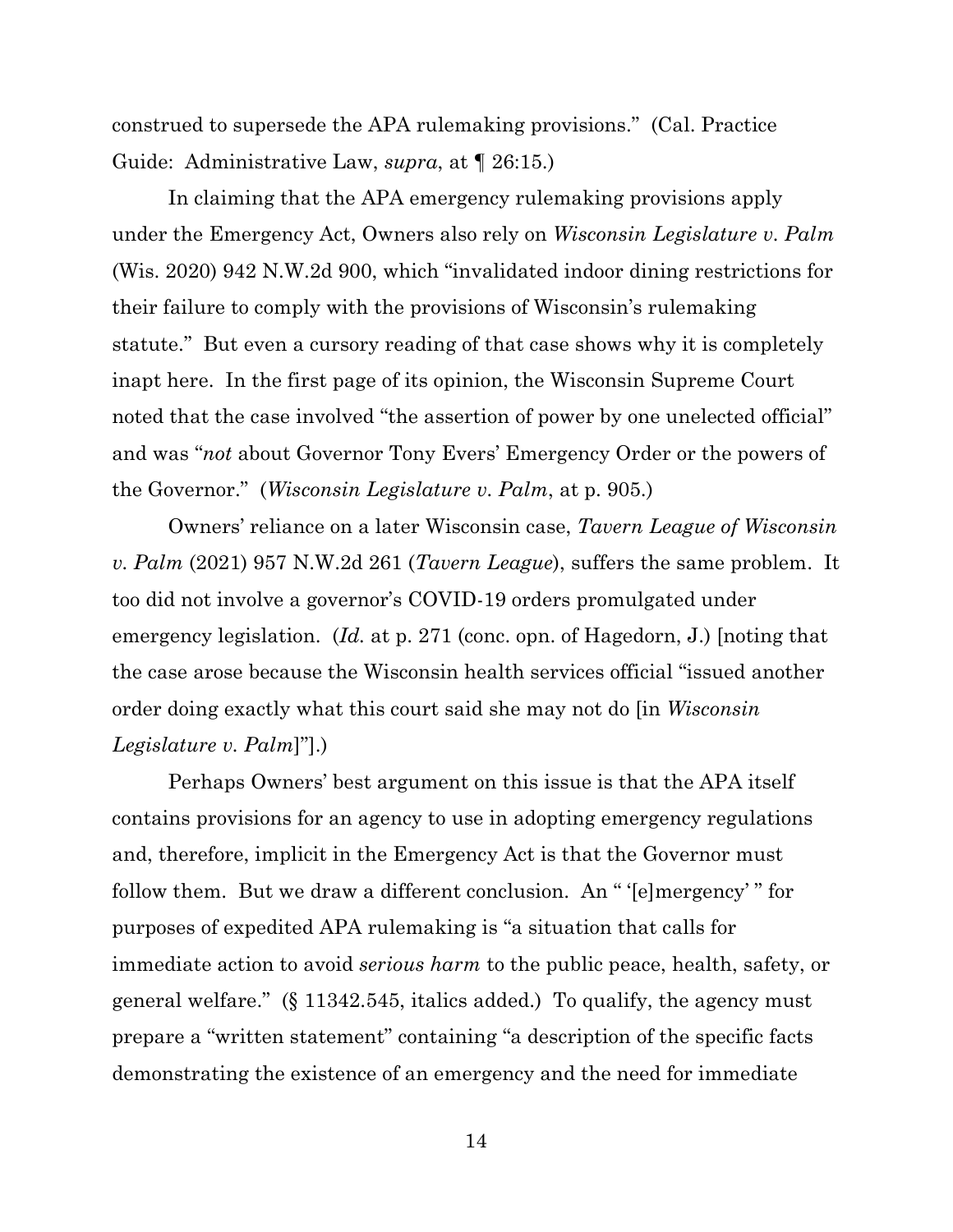action, and demonstrating by substantial evidence, the need for the proposed regulation to effectuate the statute being implemented, interpreted, or made specific and to address only the demonstrated emergency." (§ 11346.1, subd. (b)(2).) The agency must "also identify each technical, theoretical, and empirical study, report or similar document" upon which it relies. (*Ibid*.) Any interested person may challenge an emergency regulation on the ground that the facts recited do not constitute an emergency. (§ 11350, subd. (a).) Interested persons have five calendar days to submit comments "unless the emergency situation clearly poses such an immediate serious harm that delaying action to allow public comment would be inconsistent with the public interest." (§ 11349.6, subd. (b).) An emergency regulation may not remain in effect for more than 180 days unless the agency has complied with otherwise applicable APA procedures before or during the 180 days. (§ 11346.1, subd. (e).)

In contrast, the Governor's Emergency Act power to issue orders having the force of immediately effective law is triggered only by a " '[s]tate of war emergency,'" or a "'[s]tate of emergency.'" (§§ 8558, subds. (a) & (b), 8567, subd. (b).) Pertinent here, a "'state of emergency'" means "the duly proclaimed existence of conditions of *disaster or extreme peril* to the safety of persons and property . . . which, *by reason of their magnitude*, are or are likely to be beyond the control of" local government entities. (§ 8558, subd. (b), italics added.) The Governor is empowered to declare a state of emergency when he finds these circumstances exist and he is requested to do so by local government or he finds that local authority is "inadequate to cope with the emergency." (§ 8625.)

Unlike emergency rulemaking under the APA, the Emergency Act does not require the Governor to support his proclamation with "substantial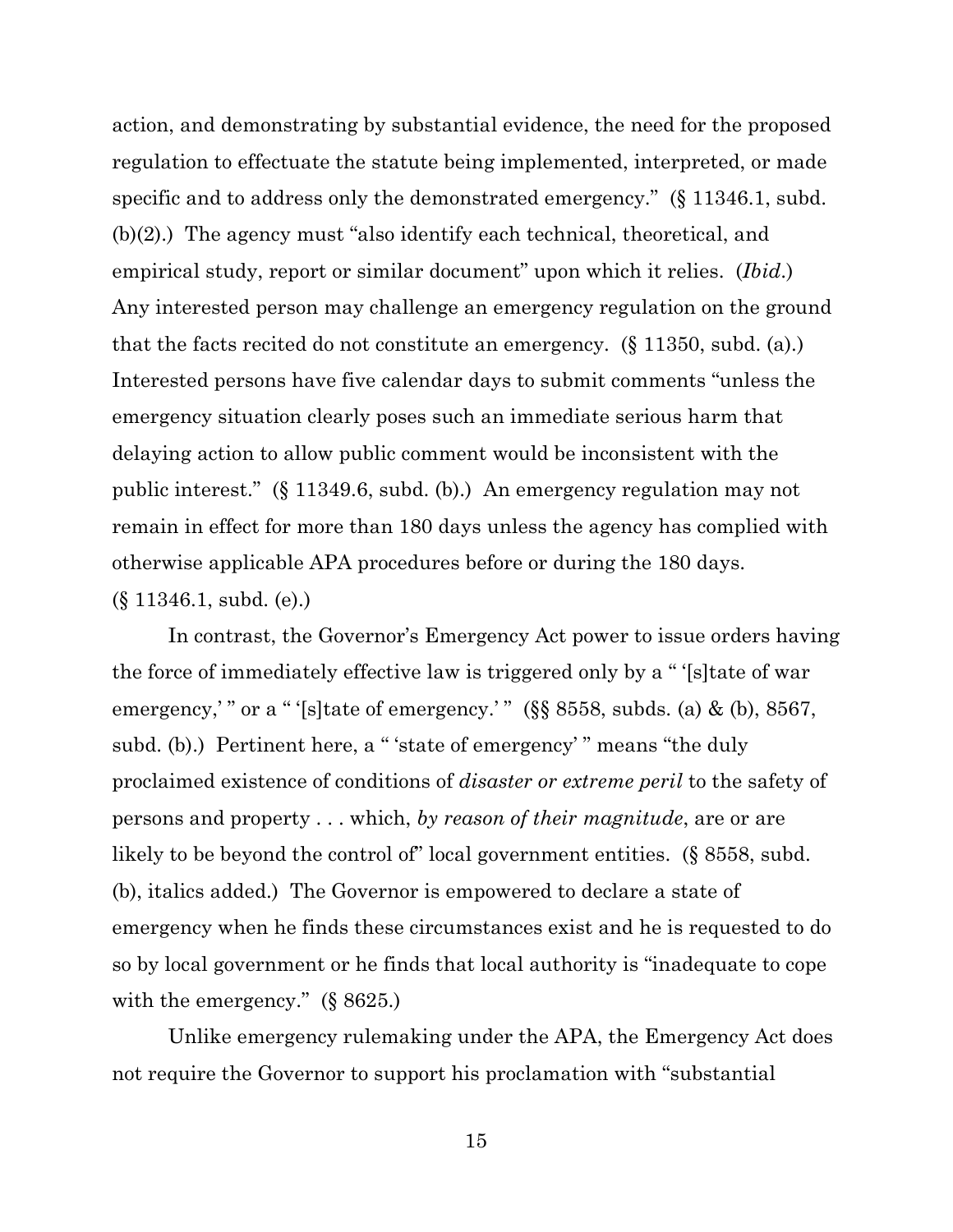evidence," a list of studies or reports, or even a description of facts demonstrating the existence of the emergency. Instead, "[i]ssuance of the proclamation implies the Governor has made the [requisite] finding." (*California Correctional Peace Officers Assn. v. Schwarzenegger* (2008) 163 Cal.App.4th 802, 820.) "[I]t is sufficient if the proclamation sets forth circumstances that support the implied finding." (*Ibid.*)

Owners' argument is that because a streamlined procedure for emergency APA regulations exist, the Governor was obliged to follow them when issuing orders under the Emergency Act. But a Band-Aid will not work when a tourniquet is required, nor will procedures designed to ameliorate "serious harm" (§ 11342.545) do in the face of a "disaster or extreme peril" (§ 8558, subd. (b)) such as the COVID-19 pandemic. The Legislature understood this distinction and provided separate statutory schemes for two qualitatively different types of emergency. In the face of an extreme peril to public health, the Legislature has provided that the Governor is not required to comply with any APA rulemaking procedures, ordinary or emergency.

 Our holding that the Governor's law-making power under the Emergency Act is not subject to the APA is also supported by considering the broader statutory context. (See *Poole v. Orange County Fire Authority* (2015) 61 Cal.4th 1378, 1385 ["critical to an understanding of [the statute] is its statutory context"].) The Emergency Act not only deals with a present state of emergency, but also contemplates that the Governor will prepare "orders and regulations needed to carry out" its provisions "in advance of a... state of emergency." (§ 8567, subd. (c).) By statute, such advance orders "shall be exempt" from the APA.<sup>10</sup>

<span id="page-15-0"></span><sup>10</sup> Owners contend that advance orders must be "filed pursuant to the APA." But section 8567, subdivision (d) actually provides that the orders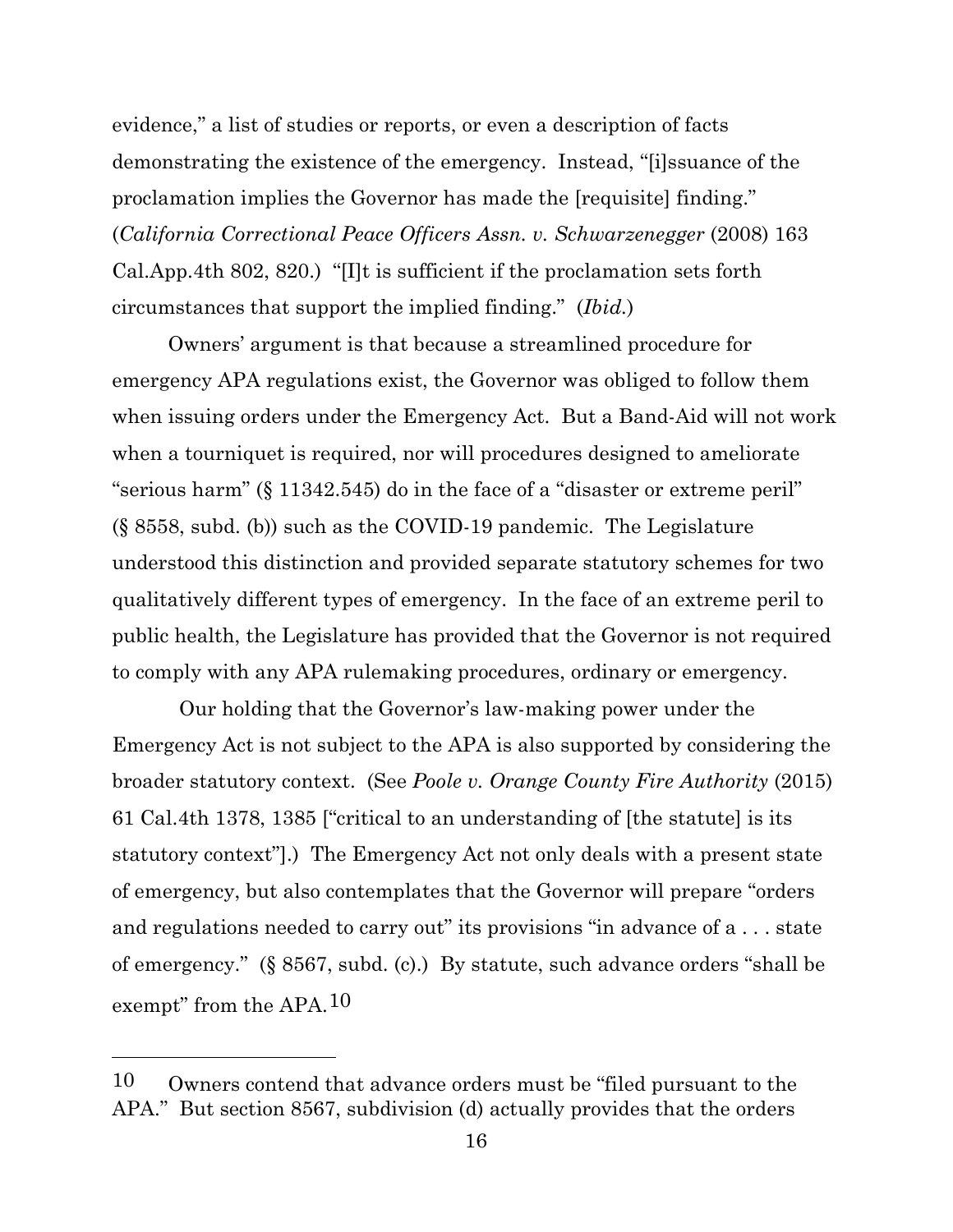To accept Owners' argument would mean that orders issued *during* a state of emergency—when time is of the essence—are subject to the APA, but any issued *before*, in contemplation of some possible future state of emergency, are not. We cannot conceive of any plausible reason for such a construction, and Owners offer none. Rather, the only reasonable conclusion is that in enacting section 8567 subdivision (d), it went without saying that the Governor's orders issued *during* a state of emergency would not be subject to the APA.

Accordingly, the superior court correctly sustained the demurrers to the first (declaratory judgment), third (acts in excess of Governor's authority), and sixth (writ of mandate) causes of action because an essential element of each is that defendants failed to comply with the APA.

### B. *The Complaint Fails To Allege Facts Constituting a Taking*

The takings clause of the Fifth Amendment, applicable to the states through the Fourteenth Amendment, provides: "[N]or shall private property be taken for public use, without just compensation." (U.S. Const., 5th Amend.)<sup>11</sup> A physical taking occurs where the government physically intrudes upon a plaintiff's property or allows others to do so. (*Loretto v. Teleprompter Manhattan CATV Corp.* (1982) 458 U.S. 419, 427 and fn. 5 (*Loretto*).) Owners have not alleged a physical taking.[12](#page-16-1)

"shall be filed" not pursuant to the APA, but rather "in the office of the Secretary of State and with the county clerk of each county."

<span id="page-16-0"></span>11 Whether the activity of doing business, or the activity of making a profit is a property interest under the Fifth Amendment is an issue that has not been raised in this case and, therefore, one on which we offer no opinion.

<span id="page-16-1"></span>12 The Complaint alleges that restrictions on business operations "has caused both a regulatory *and physical taking* . . . ." (Italics added.) However, "physical taking" is a legal conclusion and, as such, is disregarded on a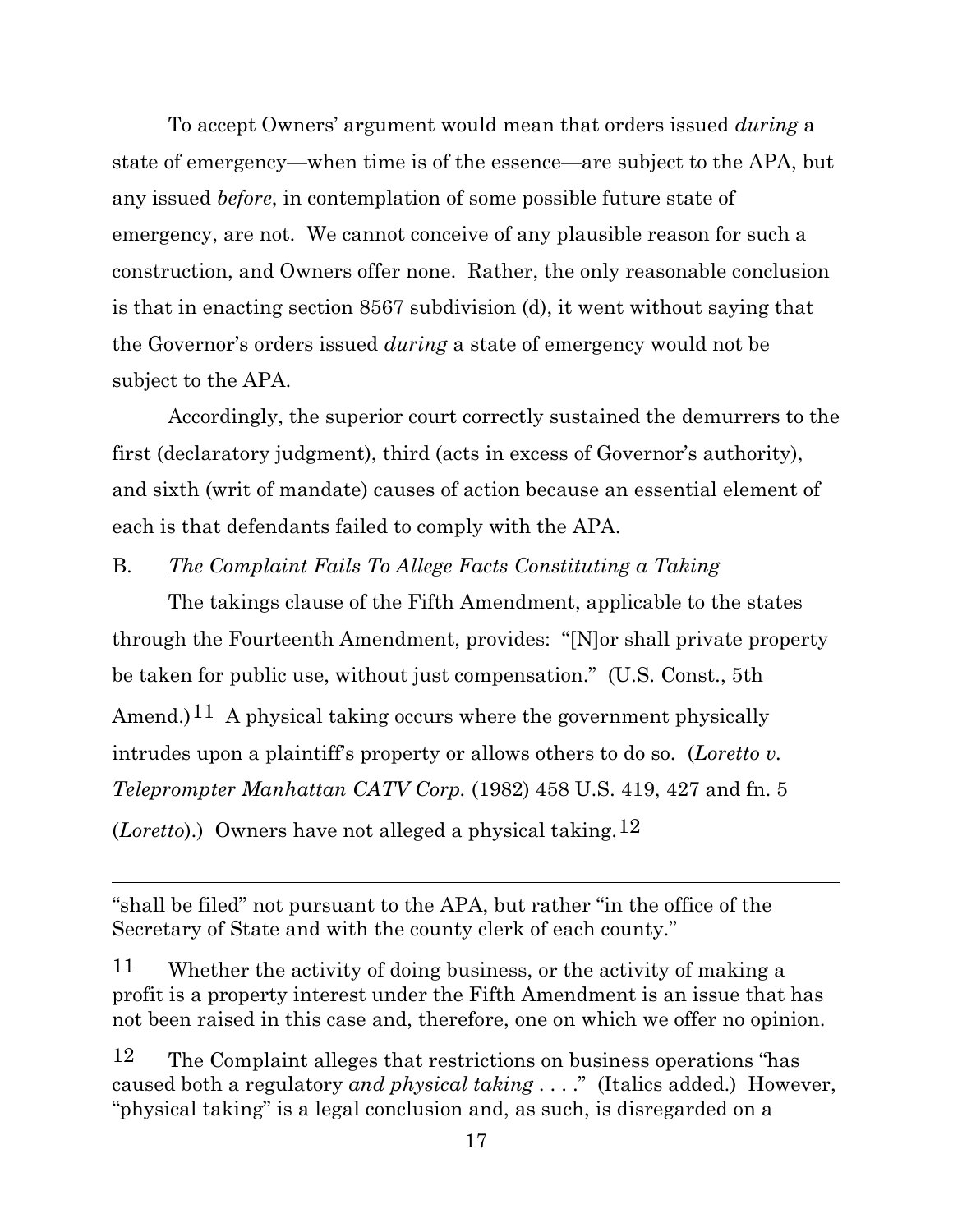Regulatory takings are distinct. There are two types of regulatory action that amount to a categorical taking. The first is where government requires an owner to suffer a permanent physical invasion of the property, however minor. (*Lingle v. Chevron U.S.A. Inc.* (2005) 544 U.S. 528, 538 (*Lingle*).) Second, "regulations that completely deprive an owner of '*all* economically beneficial us[e]' of [the] property" are a taking. (*Ibid*.) Owners do not allege either type of categorical regulatory taking. (See *Friends of DeVito v. Wolf* (2020) 227 A.3d 872, 896 ["the public health rationale for imposing the restrictions . . . to suppress the spread of the virus throughout the [state] is a stop-gap measure and, by definition, temporary"].)

"A regulation, however, may effect a taking though, as is true here, it does not involve a physical invasion and leaves the property owner some economically beneficial use of his property." (*Kavanau v. Santa Monica Rent Control Bd.* (1997) 16 Cal.4th 761, 774, italics omitted.) In these cases, "if regulation goes too far it will be recognized as a taking." (*Pennsylvania Coal Co. v. Mahon* (1922) 260 U.S. 393, 415.) Given the wide variety of ways in which government regulations can affect property interests, the Supreme Court has eschewed any " 'set formula' for determining" how far is too far. (*Penn Cent. Transp. Co. v. New York City* (1978) 438 U.S. 104, 124 (*Penn Central*).) Rather, determining whether a partial regulatory taking has occurred "require[s] an 'ad hoc' factual inquiry" considering what have become known as *Penn Central* factors: (1) the economic impact of the regulation; (2) its interference with reasonable investment-backed

demurrer. (See *Arizona v. California* (1931) 283 U.S. 423, 462, fn. 14 [allegation that the Secretary of the Interior had "seized and had taken possession" disregarded as a "conclusion of law"].) The Complaint does not allege *facts* constituting a physical taking.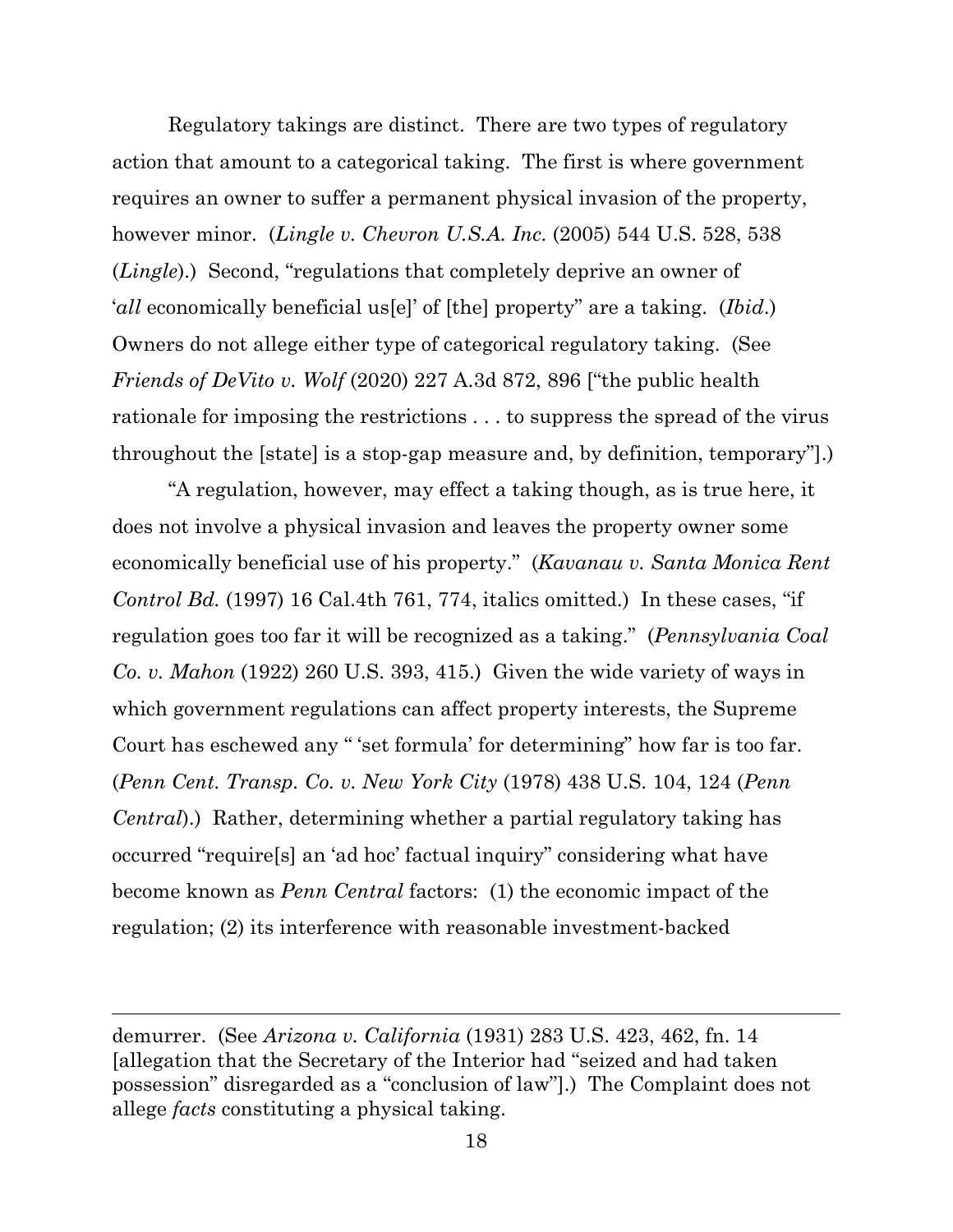expectations; and (3) the character of the government action.[13](#page-18-0) (*Horne v. Dep't of Agric.* (2015) 576 U.S. 351, 360.) These are the "principal guidelines for resolving regulatory takings claims." (*Lingle*, *supra,* 544 U.S. at p. 539.)

Owners have not alleged a legally sufficient regulatory taking claim. Their attempt to do so is met first with a virtual torrent of California federal district court decisions rejecting similar challenges to Governor Newsom's emergency COVID-19 orders. (*Abshire v. Newsom* (E.D.Cal. Aug. 5, 2021, No. 2:21-cv-00198-JAM-KJN) 2021 U.S.Dist. Lexis 147223, \*20‒\*24 [restaurants and lodgings]; *Mission Fitness Ctr., LLC v. Newsom* (C.D.Cal. May 10, 2021, No. 2:02-CV-09824-CAS-KSx) 2021 U.S.Dist. Lexis 89055, \*22‒\*26 [fitness center]; *Metroflex Oceanside LLC v. Newsom* (S.D.Cal. 2021) 532 F.Supp.3d 976, 982; *Excel Fitness Fair Oaks, LLC v. Newsom* (E.D.Cal. Mar. 2, 2021, No. 2:20-cv-02153-JAM-CKD) 2021 U.S. Dist. Lexis 39061, \*14‒\*16 [fitness center]; *Culinary Studios, Inc. v. Newsom* (E.D.Cal 2021) 517 F.Supp.3d 1042, 1063‒1065; *Pcg-Sp Venture I LLC v. Newsom* (C.D.Cal. June 23, 2020, No. EDCV 20-1138 JGB (KKx)) 2020 U.S.Dist. Lexis 137155,  $*28-*30.14$  $*28-*30.14$ 

<span id="page-18-0"></span><sup>13</sup> The "individualized scrutiny" required of a regulatory takings claim "does not foreclose resolution on a motion to dismiss . . . ." (*Hotel & Motel Ass'n of Oakland v. City of Oakland* (9th Cir. 2003) 344 F.3d 959, 966.)

<span id="page-18-1"></span><sup>14</sup> District courts outside the Ninth Circuit have reached similar conclusions involving their particular state's COVID-19 business restrictions. (See, e.g., *Skatemore, Inc. v. Whitmer* (W.D.Mich. Sept. 2, 2021, No. 1:21-cv-66) 2021 U.S.Dist. Lexis 166744, \*15 [bowling alley]; *Case v. Ivey* (M.D.Ala. June 1, 2021, No. 2:20-CV-777-WKW) 2021 U.S.Dist. Lexis 102520, \*66‒\*69 [barber shops]; *Underwood v. City of Starkville* (N.D.Miss. May 11, 2021, No. 1:20-CV-00085-GHD-DAS) 2021 U.S.Dist. Lexis 90739, \*22‒\*28 [fitness center]; *Daugherty Speedway v. Freeland* (N.D.Ind. 2021) 520 F.Supp.3d 1070, 1078 (*Daugherty Speedway*) [racetrack]; *Auracle Homes, LLC v. Lamont* (D.Conn. 2020) 478 F.Supp.3d 199, 220‒223; *TJM 64, Inc. v. Harris*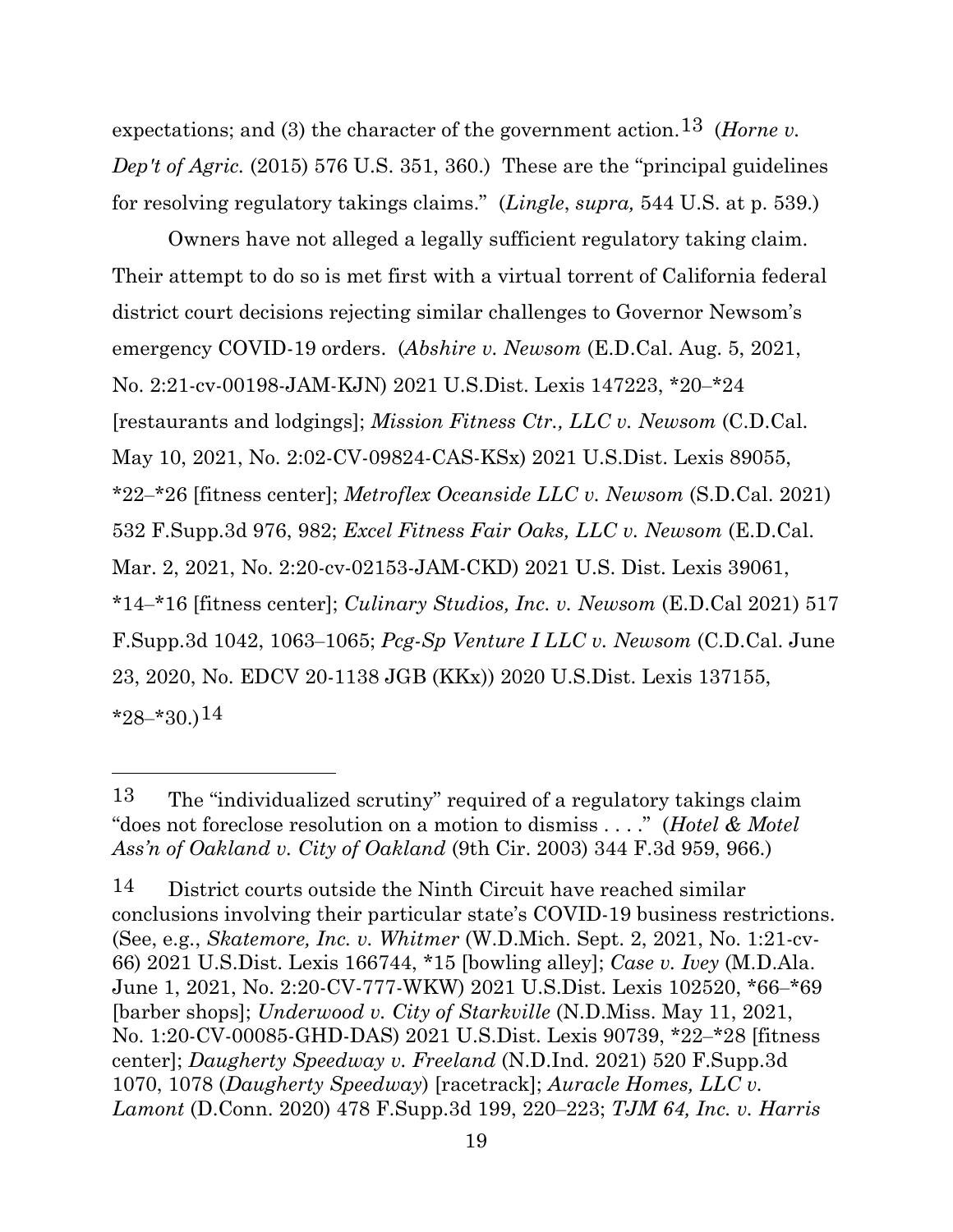We independently reach the same conclusion applying the *Penn Central*  factors.

#### 1. *Economic Impact*

The goal of regulatory takings analysis is to identify actions that are "functionally equivalent to the classic taking in which government directly appropriates private property or ousts the owner from his domain." (*Lingle*, *supra*, 544 U.S. at p. 539.) Thus, recovery is limited to "extreme circumstances." (*United States v. Riverside Bayview Homes* (1985) 474 U.S. 121, 126.) Applying this overview to the economic impact factor, typically the harm is measured by the difference between the fair market value of the property as subject to the regulatory restraint, and its value without it. In summarizing the regulatory takings case law, the Court of Claims—the specialized federal court with subject matter jurisdiction over most takings claims against the federal government—states that a diminution in value "well in excess of 85 percent" is generally necessary before a court will find a regulatory taking. (*Walcek v. U.S.* (2001) 49 Fed.Cl. 248, 271.) The Ninth Circuit has suggested an even higher threshold. (*Colony Cove Properties, LLC v. City of Carson* (9th Cir. 2018) 888 F.3d 445, 451 [75 percent to 92.5 percent diminution in value does not constitute a taking].)

Here, Owners allege that the Governor's executive orders and related Health Department regulations "have significantly reduced plaintiffs' revenues, profits and income, resulting in significant uncompensated harm." On demurrer, we accept all that as true. But a "significant" diminution in

<sup>(</sup>W.D.Tenn. 2020) 475 F.Supp.3d 828, 837‒840 (*TJM 64*) [restaurants]; *Elmsford Apt. Assocs., LLC v. Cuomo* (S.D.N.Y. 2020) 469 F.Supp.3d 148, 162‒168 [landlords]; *Bimber's Delwood, Inc. v. James* (W.D.N.Y. 2020) 496 F.Supp.3d 760, 782‒785 (*Bimber's Delwood*) [bars and pool halls]; *Baptiste v. Kennealy* (D.Mass. 2020) 490 F.Supp.3d 353, 387‒390 [landlords].)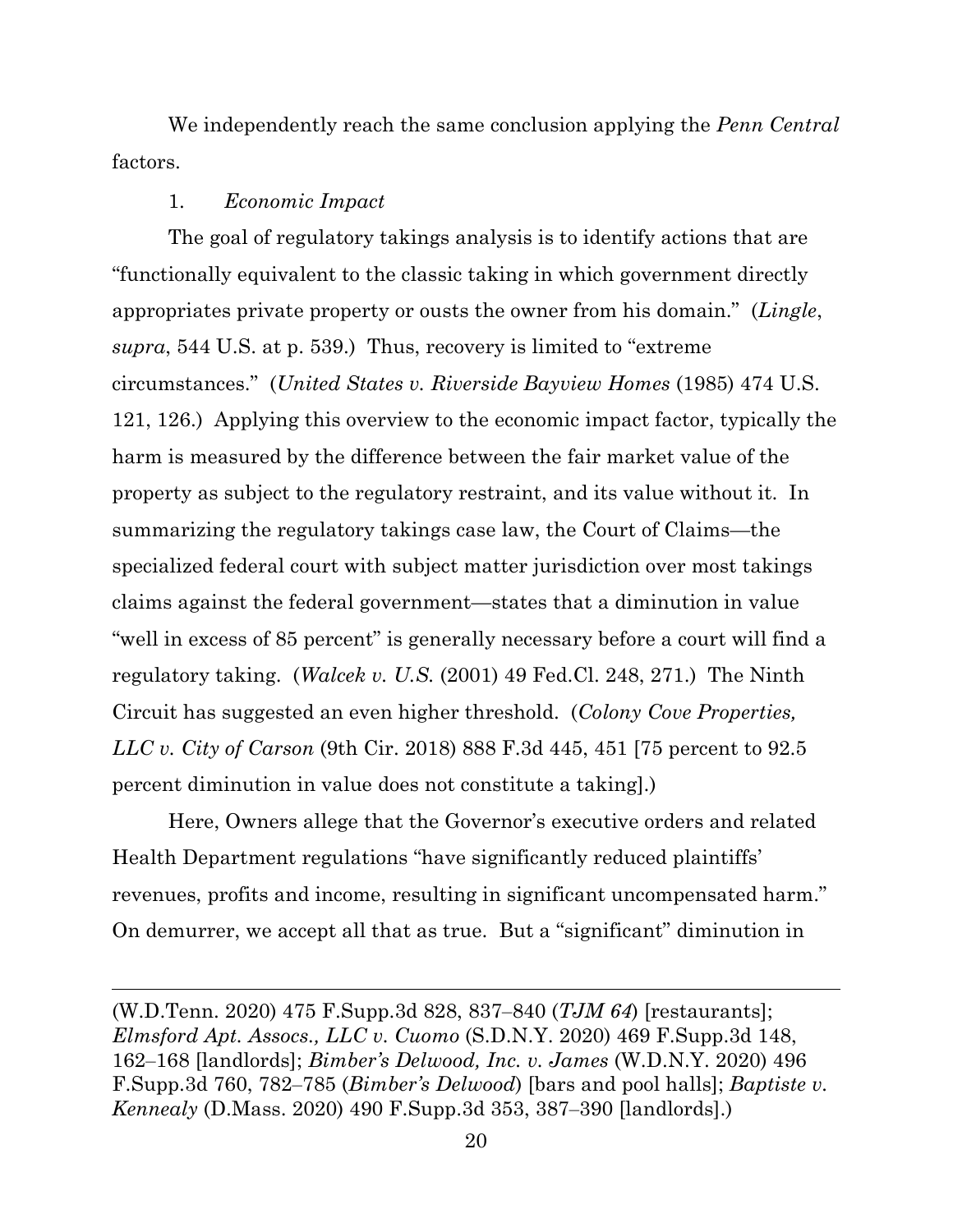value is not enough to constitute a regulatory taking. The question is whether the challenged orders were the functional equivalent of government appropriating the property. Although no litmus test determines whether a taking occurred, even a "significant" economic loss is not enough.

Owners further allege that if the emergency orders and restrictions are not enjoined, "plaintiffs are threatened with the imminent total loss of their property interests." This too is insufficient. A regulatory taking requires actual severe economic loss, not merely threatened harm. In sum, this factor weighs against Owners' claim.

#### 2. *Investment-Backed Expectations*

The second *Penn Central* factor considers the regulation's interference with the property owner's investment-backed expectations. This factor serves to limit recovery to owners who bought their property in reliance on a state of affairs that did not include the challenged regulation(s). (*Allen v. Cuomo*  (2d Cir. 1996) 100 F.3d 253, 262.) In evaluating this factor, courts consider whether the claimant (1) operated in a highly regulated industry; (2) knew or should have known of the problem that spawned the regulation when purchasing the property; and (3) could reasonably have anticipated the possibility of such regulation in light of the regulatory environment at the time of purchase. (*Appolo Fuels, Inc. v. U.S.* (Fed.Cir. 2004) 381 F.3d 1338, 1349.)

The Complaint alleges that the emergency orders harmed their "distinct, investment-backed expectations in their businesses." Although this is more a legal conclusion than factual allegation, obviously gyms and restaurants derive their profits from in-person patronage, and there are precious few customers to generate sales when the doors are ordered shut.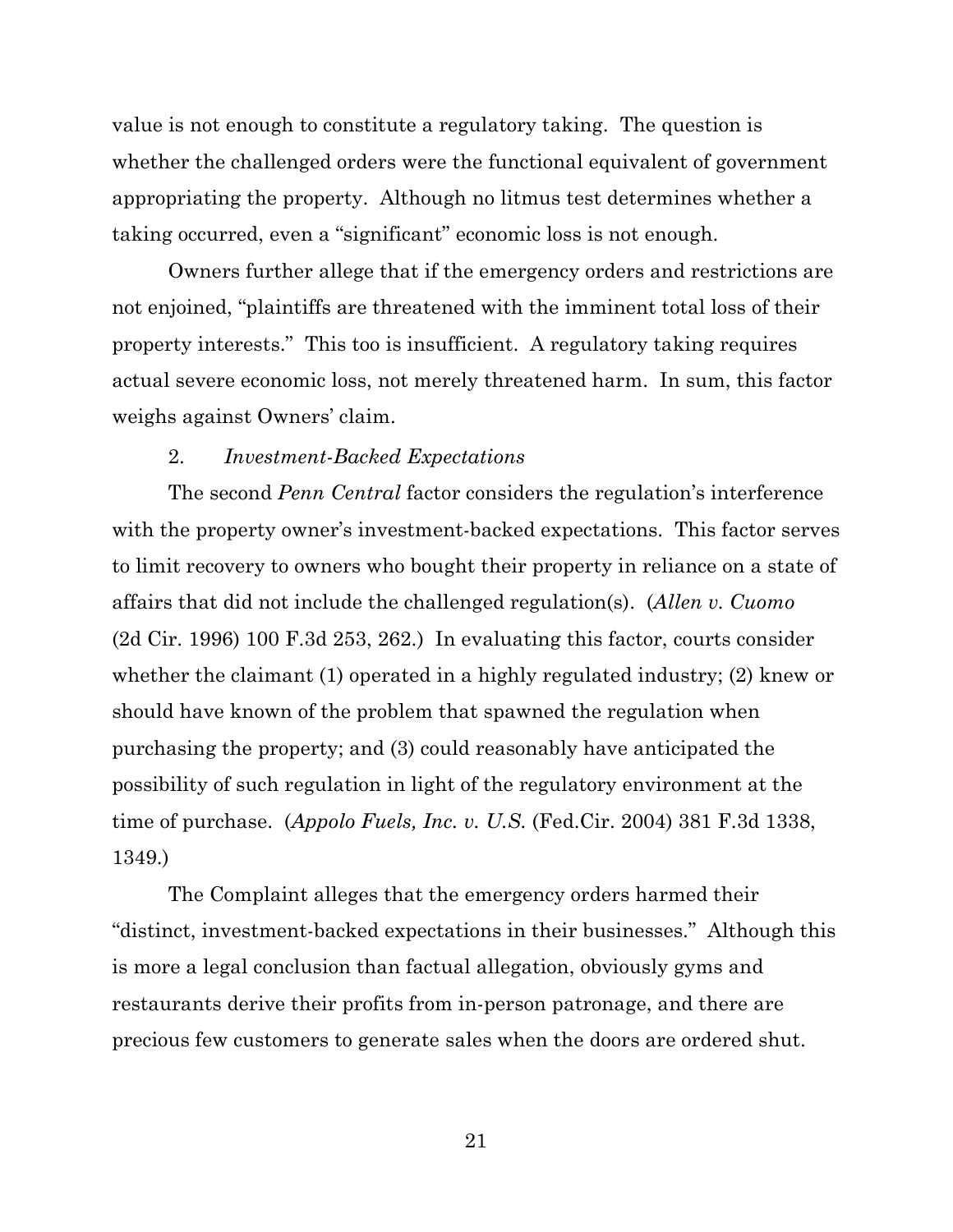Accordingly, this factor favors Owners to some extent. Of course, the food service industry is highly regulated, and we can reasonably assume fitness centers are too. Both types of businesses have to be sensitive to sanitation issues as a public health concern. Still, it is fair to say that almost everyone was expecting to conduct business as usual when 2019 transitioned to 2020. Moreover, the public health orders at issue here are different from the type of health restrictions typically imposed on restaurants. (See *TJM 64, Inc., supra,* 475 F.Supp.3d at p. 338 [finding that restaurant owners' reasonable investment-backed expectations supported a finding of regulatory taking].)

#### 3. *The Character of the Governmental Action*

In *Penn Central*, the Supreme Court explained that regulations adjusting "the benefits and burdens of economic life to promote the common good" rather than causing a "physical invasion" of property rarely constitute a taking. (*Penn Central*, *supra*, 438 U.S. at 124). Accordingly, the "character of the government action" factor focuses on whether the government action involves a temporary physical occupation.[15](#page-21-0) (See Echeverria, *Making Sense of Penn Central* (2005) 23 UCLA J. Envtl. L. & Pol'y 171, 202.) As applied here, this factor undercuts Owner's claim because they do not and cannot allege even a temporary physical intrusion.

There are, however, other ways courts have approached the " 'character' " issue. In some regulatory takings cases, the " 'character' " factor considers whether the regulation creates a " 'reciprocity of advantage.'" (See *Keystone Bituminous Coal Ass'n v. DeBenedictis* (1987) 480

<span id="page-21-0"></span><sup>15</sup> Permanent physical occupations are categorical takings. (*Loretto, supra*, 458 U.S. at pp. 435‒440 [law requiring landlord to allow cable television equipment in their apartment buildings constituted a taking, even though the facilities occupied at most only 1.5 cubic feet of property].)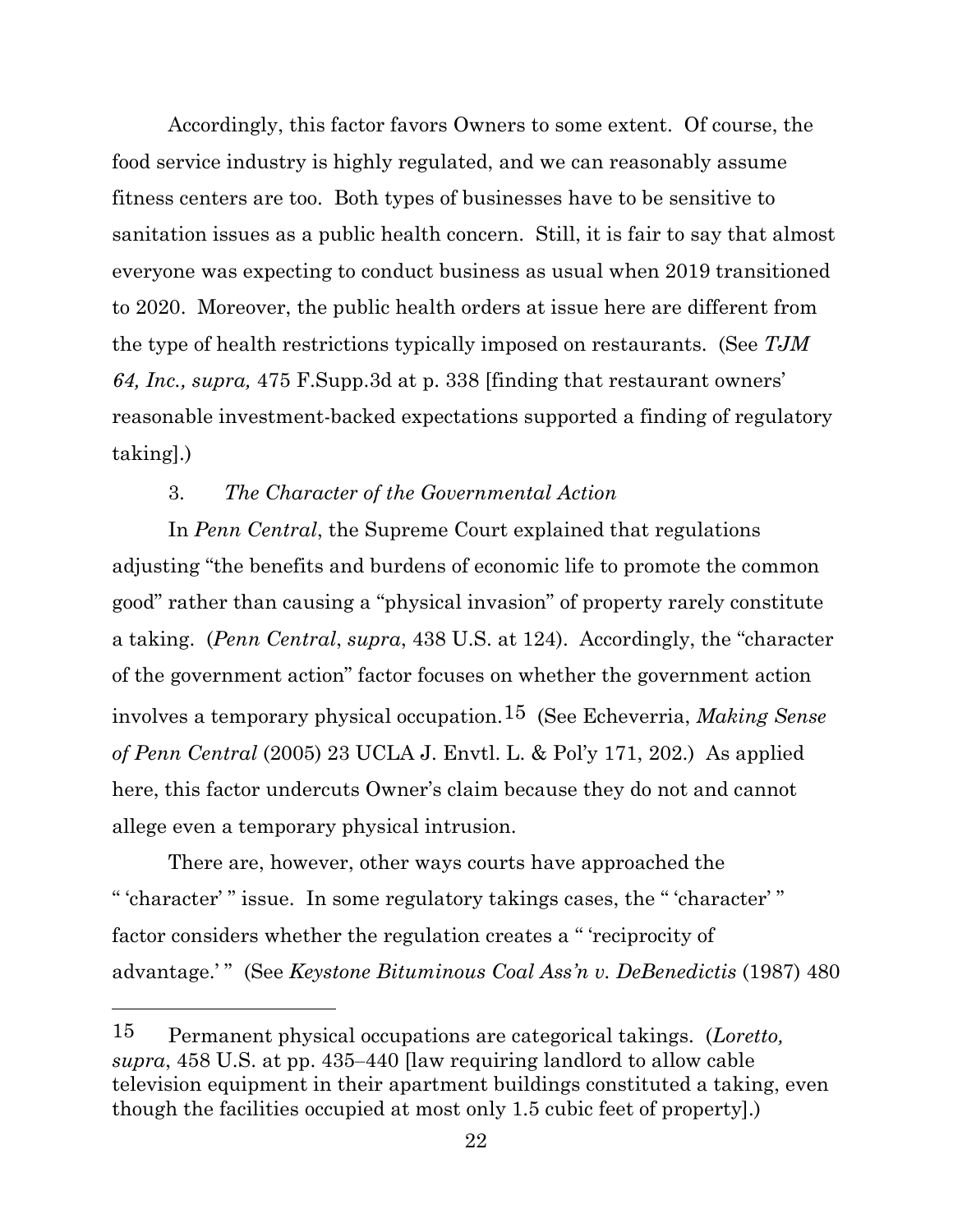U.S. 470, 488 (*Keystone*).) The concept is that the burden imposed on any one person by a regulation may be ameliorated by corresponding benefits arising because others are similarly restricted. For example, if fewer people become seriously ill or die from COVID-19 because indoor operations at restaurants and gyms are prohibited, then the regulated businesses will enjoy long-term benefits (i.e., more customers).

A third approach to "character" is to focus on whether a regulation is designed to prevent serious public harm. This stems from long-standing Supreme Court authority interpreting the takings clause to permit even the destruction of property so long as the government is acting to abate an imminent threat to the public welfare. In *Mugler v. Kansas* (1887) 123 U.S. 623 for example, a distiller who had built a brewery while it was legal to do so challenged a Kansas constitutional amendment prohibiting the manufacture and sale of liquor. Recognizing that as a result the property had little value, the Court explained that a "prohibition simply upon the use of property for purposes that are declared, by valid legislation, to be injurious to the health, morals, or safety of the community, cannot, in any just sense, be deemed a taking or appropriation of property." (*Id.* at pp. 668–669.) The principle behind this rule is that " 'all property in this country is held under the implied obligation that the owner's use of it shall not be injurious to the community.'" (*Keystone, supra,* 480 U.S. at pp. 491–492.) Similarly, in *Miller v. Schoene* (1928) 276 U.S. 272, the Court held that the takings clause did not require Virginia to compensate owners of cedar trees that the state had ordered destroyed to prevent a disease from spreading to nearby apple orchards, which were far more valuable. (*Id.* at p. 280).

In this line of cases, particularly relevant here are two involving government orders temporarily shutting down businesses. *United States v.*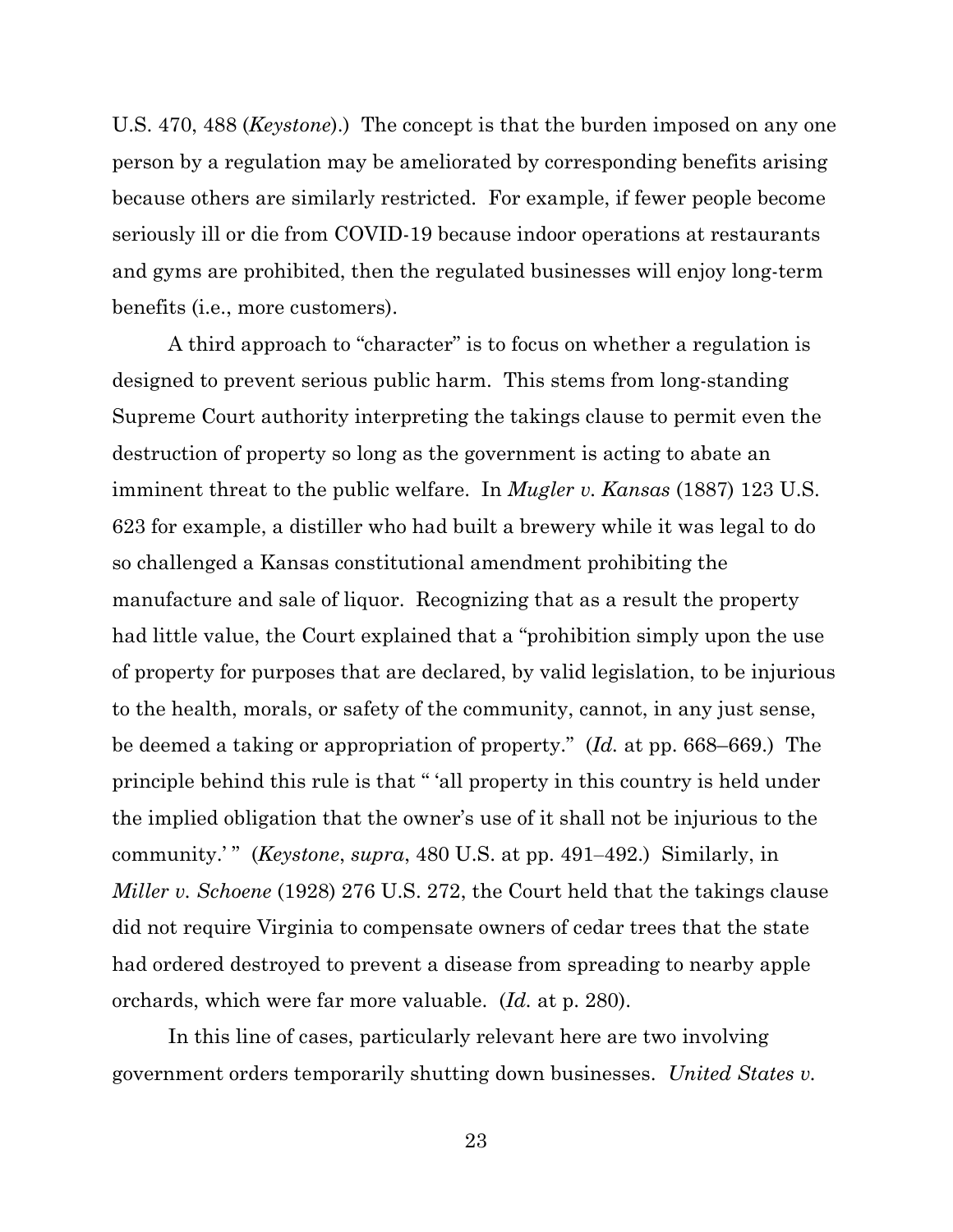*Central Eureka Mining Co.* (1958) 357 U.S. 155 involved an order shutting down a gold mine deemed nonessential during wartime. The Court stated, "the mere fact that the regulation deprives the property owner of the most profitable use of his property is not necessarily enough to establish the owner's right to compensation." (*Id*. at p. 168.) In light of the "temporary restriction[ ]," wartime demands on resources, and that the shutdown was "essential to the war effort," the Court found no regulatory taking. (*Id.* at pp. 168‒169.)

A similar result occurred in *Nat'l Amusements, Inc. v. Borough of Palmyra* (3d Cir. 2013) 716 F.3d 57. In that case the government closed an open-air flea market for five months because live munitions left behind when the site had been used as an army weapons-testing facility threatened public safety. Rejecting the owner's regulatory taking claim, the Court of Appeals held that the "emergency action to temporarily close" the market constituted an exercise of the state's "police power that did not require just compensation." (*Id*. at p. 63.)

Applying the *Penn Central* analysis, we conclude that the Complaint fails to allege an actionable regulatory taking. It does not allege the requisite high degree of economic harm. And although the business restrictions adversely affected Owners' reasonable investment-backed expectations, the Governor's emergency orders "are quintessential examples of regulations that 'adjust[ ] the benefits and burdens of economic life to promote the common good.' " (*Penn Central*, *supra*, 438 U.S. at p. 124.) The character of these actions is akin to that of other historical examples of governmental actions undertaken to counter serious threats to the public that were subsequently found not to be takings.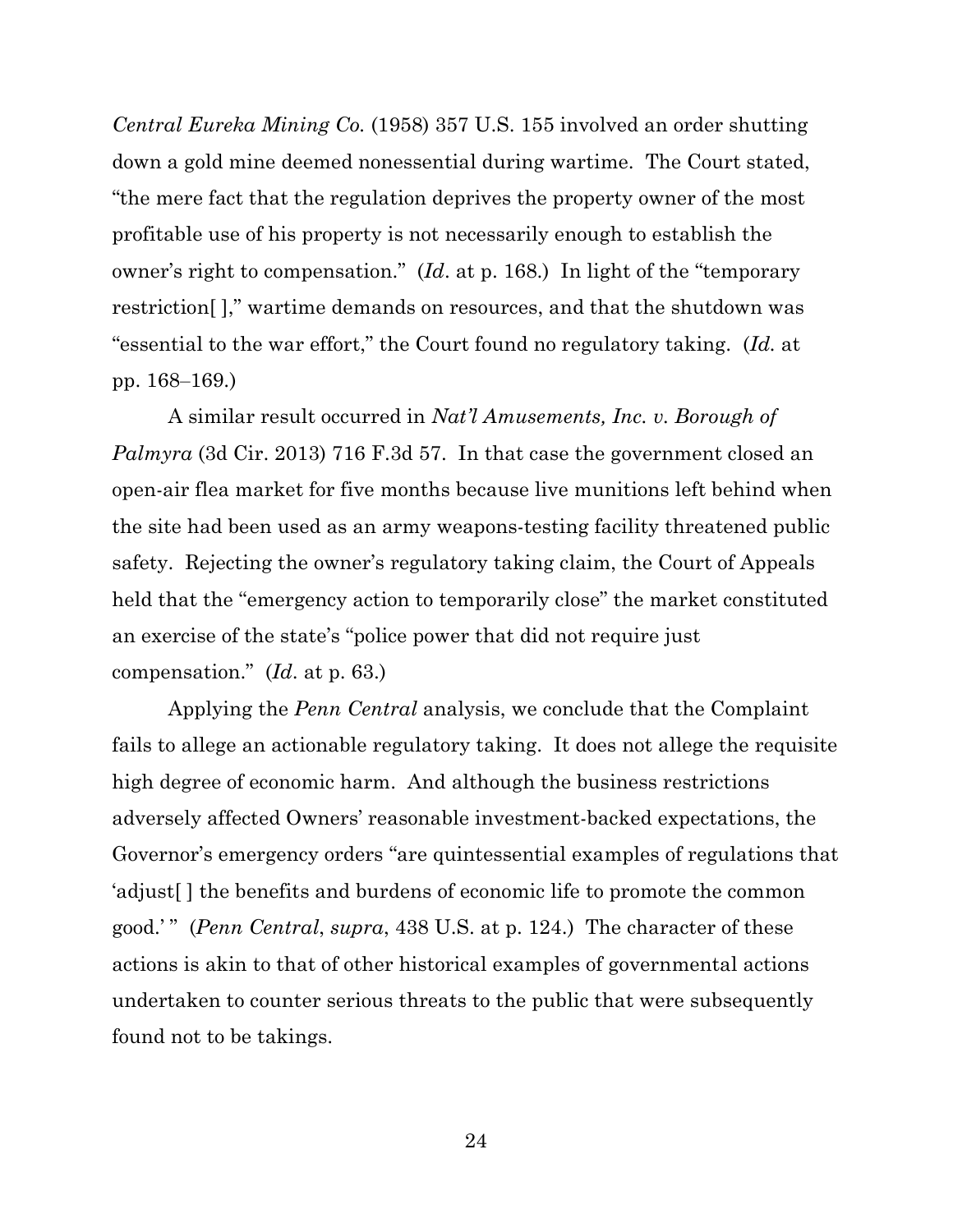We thus join a large number of other courts that have reached similar conclusions applying the *Penn Central* factors to COVID-19 business restrictions. (See, e.g., *Daugherty Speedway, supra,* 520 F.Supp.3d at p. 1078 [noting that " 'courts across the country agree that the . . . character of the disputed government action during the COVID-19 pandemic, weighs heavily in Defendants' favor," and dismissing claim that an order closing a racetrack was a taking]; *TJM 64*, *supra*, 526 F.Supp.3d at p. 338 [dismissing restaurants' claim that closure order due to COVID-19 was a regulatory taking, reasoning "it is undeniable that th[e] exercise of police powers was intended to promote the common good in response to a global pandemic that impacted public safety and the economy across the country[,] [and] the Closure Order was an effort to 'adjust[ ] the benefits and burdens of economic life to promote the common good' "]; *Bimber's Delwood, supra,* 496 F.Supp.3d at p. 784 ["the character of the government action here is a temporary exercise of the police power to protect the health and safety of the community, which weighs against a taking"]; *Leb. Valley Auto Racing Corp. v. Cuomo* (N.D.N.Y. 2020) 478 F.Supp.3d 389, 402 [racetrack owner's challenge to order prohibiting spectators or fans failed to state takings claim where the government "shifted the 'benefits and burdens of economic life' in an effort to keep its citizens safe during a deadly pandemic"].) The superior court correctly sustained the demurrers to the fifth cause of action.

## C. *Owners Have Forfeited Their Equal Protection Claim By Not Raising It in the Opening Brief*

Owners' fourth cause of action alleges that the Blueprint, orders, and restrictions "are based on arbitrary classifications and criteria that are not rationally related to promoting public health" and, therefore, violate their right to equal protection under the Fourteenth Amendment. Applying rational-basis review, the superior court sustained demurrers to this cause of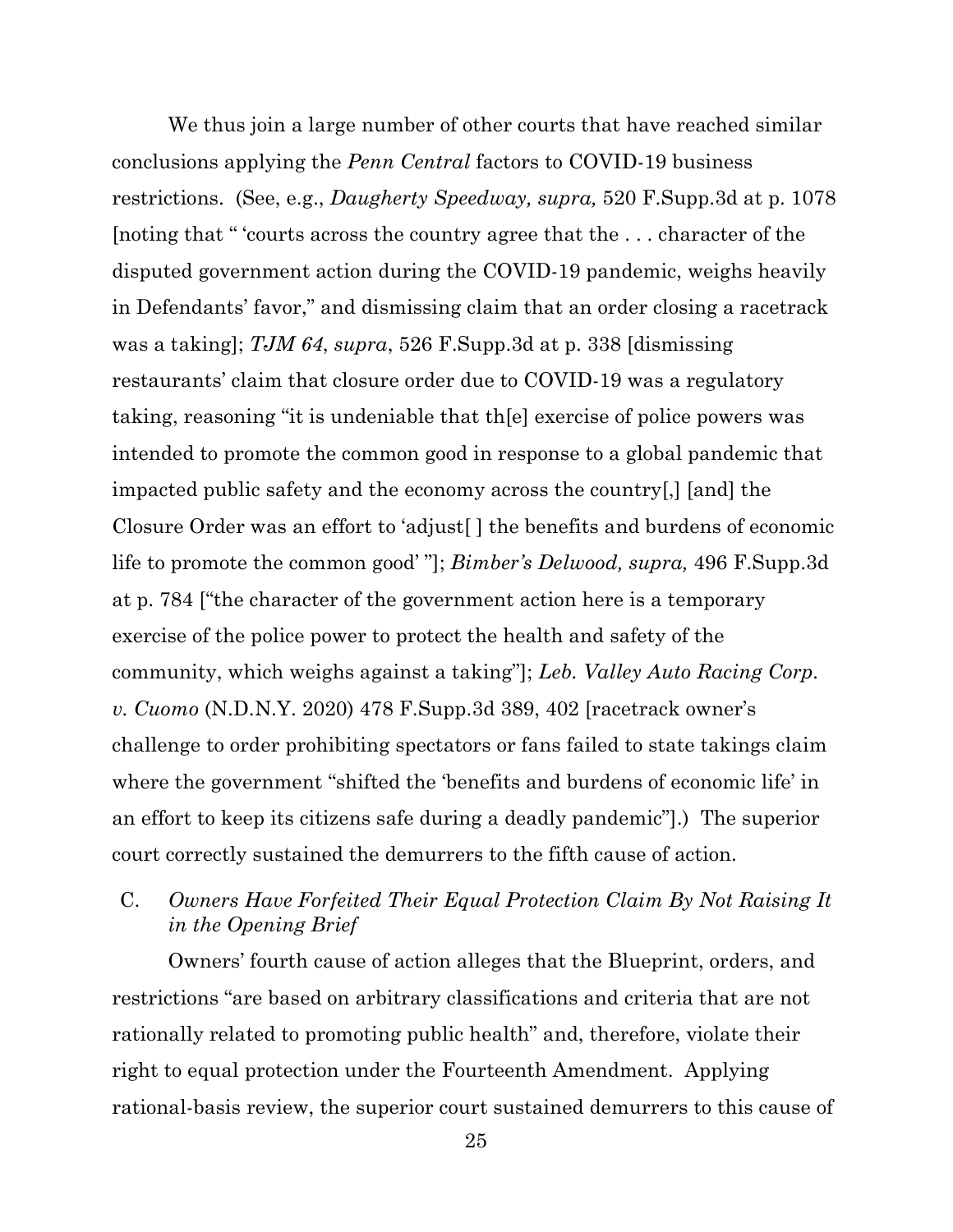action without leave to amend, noting that " 'every court considering equal protection challenges brought by business owners to COVID-related restrictions has upheld [them].' "

Owners' 76-page opening brief does not challenge this ruling. The term "equal protection" does not appear a single time in the brief. Even after the state and county defendants called this omission to our attention in the respondents' brief, Owners also failed to even belatedly mention equal protection in their reply. Accordingly, the issue is forfeited. (*Vines v. O'Reilly Auto Enterprises, LLC* (2022) 74 Cal.App.5th 174, 190.)

## D. *Owners Did Not Plead Any Due Process Claim*

In various places, Owners' opening brief asserts the Governor's emergency orders and related Health Department directives denied them due process. Perhaps its clearest expression is near the end, where Owners assert that "fundamental principles of due process come into play" where the challenged orders are made "without notice or hearing." They further claim the "urgent risk to their businesses" presents "serious due process violations."

However, as the state defendants point out, the Complaint does not contain any cause of action alleging due process violation(s).<sup>[16](#page-25-0)</sup> And although the three-page "Introduction" to the Complaint asserts the state defendants committed "due process violations," that is a legal conclusion and not contained in the actual charging allegations. On our own, we have scoured the Complaint to see if it alleges a cognizable due process claim. The first cause of action for "Declaratory Judgment" includes in various places

<span id="page-25-0"></span><sup>16</sup> The state defendants represent that Owners' second amended complaint contained a cause of action for due process violations, but that was abandoned in the operative Complaint. However, the citation provided to support that assertion is to the third amended complaint, not the second, which does not appear to be part of the record on appeal.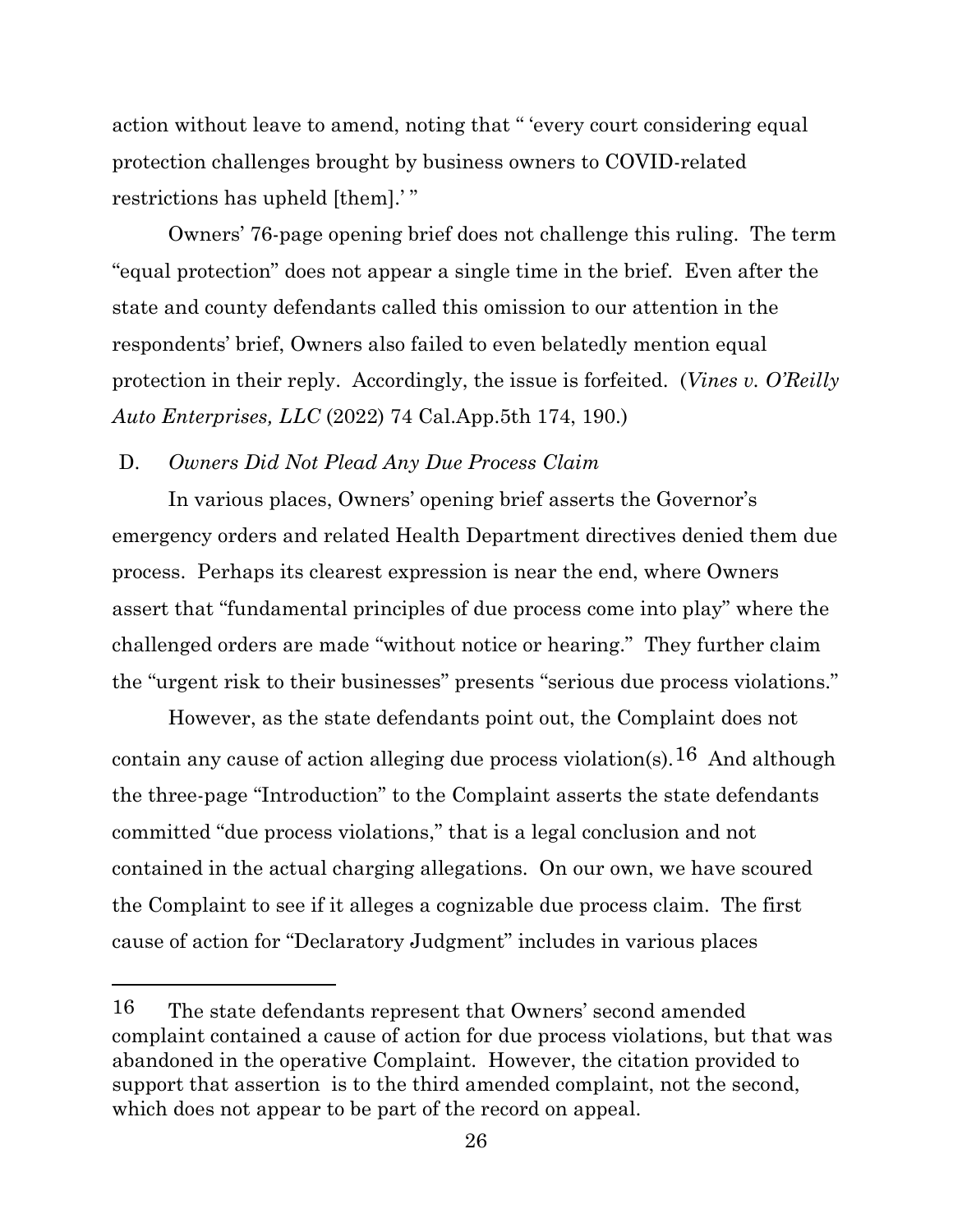allegations of due process violations. But declaratory relief is an equitable remedy, not a cause of action (*Faunce v. Cate* (2013) 222 Cal.App.4th 166, 173), and in any event Owners do not seek a declaration that defendants violated their due process rights. In sum, we agree with the state defendants; the Complaint does not contain a cause of action for alleged due process violations.

## E. *Owners " 'Commandeering' " Claim Fails*

The Emergency Act empowers the Governor to "commandeer or utilize" private property "deemed by him necessary . . . [and] the state shall pay the reasonable value thereof." (§ 8572.) In a one-sentence argument embedded in a paragraph discussing the Fifth Amendment claim, Owners' opening brief cited section 8572. The issue comes up again in a very cursory manner in the reply brief, where they claim, "What constitutes 'commandeering' is a factual question for the [t]rial [c]ourt . . . ."

Setting aside that this argument is forfeited because it is not presented in a separate heading, nor developed with reasoned argument and citation to authority<sup>17</sup>—it also fails on the merits. Like California, Minnesota law empowers the governor of that state to declare an emergency and make "orders" to carry out the provisions of the statute. (See *Buzzell v. Walz* 

<span id="page-26-0"></span><sup>17</sup> The Courts of Appeal have repeatedly warned that "[w]hen a potential issue or argument is not presented to an appellate court in a separate heading or subheading, that issue or argument is deemed forfeited." (*Phillips v. Honeywell Internat. Inc.* (2017) 9 Cal.App.5th 1061, 1077.) This is true even where the issue may have been referenced, discussed or otherwise alluded to in other portions of the brief. (C*ox v. Griffin* (2019) 34 Cal.App.5th 440, 453‒454 [contention of error raised in " 'introduction' " but not discussed under a separate heading or subheading forfeited].) Additionally, arguments made without reasoned argument and citations to authority may be treated as forfeited. (*Hernandez v. First Student, Inc.* (2019) 37 Cal.App.5th 270, 277.)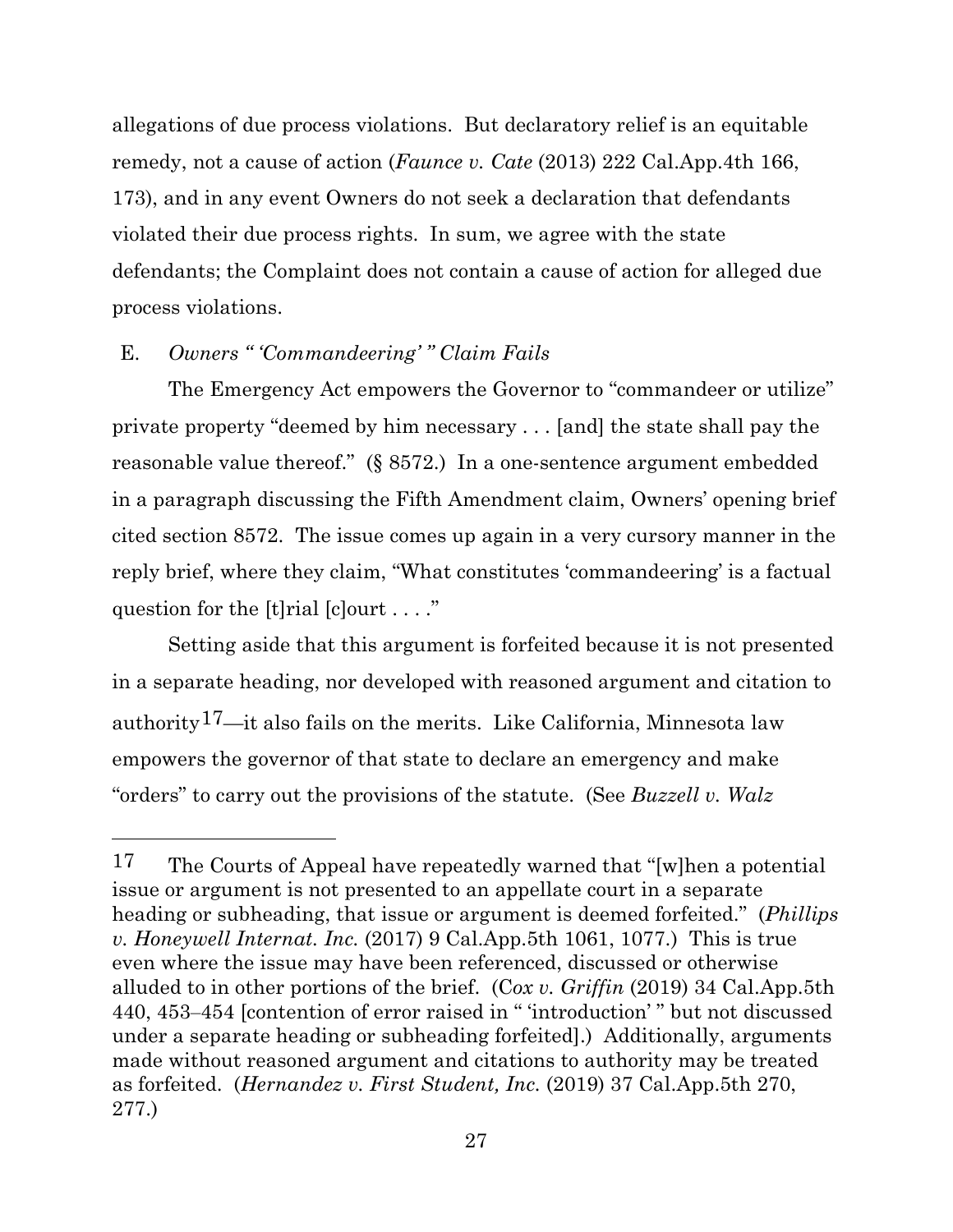(Minn.Ct.App. 2021) 962 N.W.2d 894, 897‒898 (*Buzzell*).) In March 2020 the same month that Governor Newsom issued the shut-down order—the governor of Minnesota declared an emergency due to COVID-19 and issued an executive order closing restaurants and other places offering on-premises consumption of food. (*Buzzell*, at p. 896.) Like California's Emergency Act, Minnesota's emergency services law empowers its governor to " 'commandeer' " property for emergency purposes, but requires the owner be paid "just compensation for its use." (*Id.* at p. 898, citing Minn. Stat. Ann. § 12.34.) Rejecting essentially the same argument that Owners make here, in *Buzzell* the Minnesota appellate court held "the only reasonable interpretation of the term 'commandeer' . . . requires direct, active use of private property by the government for emergency management purposes. The term does not apply in situations in which the governor has placed a restriction on a private party's own ability to use his or her property." (*Buzzell*, at pp. 901‒902.)

A New Jersey appellate court considered the same issue under its emergency services legislation. In *JWC Fitness, LLC v. Murphy* (N.J. App.Div. 2021) 265 A.3d 164, the court held that executive orders temporarily closing fitness centers "did not have the effect of commandeering and utilizing plaintiff's property." (*Id.* at p. 431.) Looking to the ordinary definitions of "commandeer" and "utilize," the New Jersey court held that "in the context in which the words are used, the most reasonable understanding of the statute is that it authorizes the government to seize private property or take possession of it akin to a physical taking under the constitution, i.e., to 'commandeer' the property, and thereafter 'utilize' the property for the governmental purpose of avoiding or protecting against an emergency." (*Id.* at p. 427.)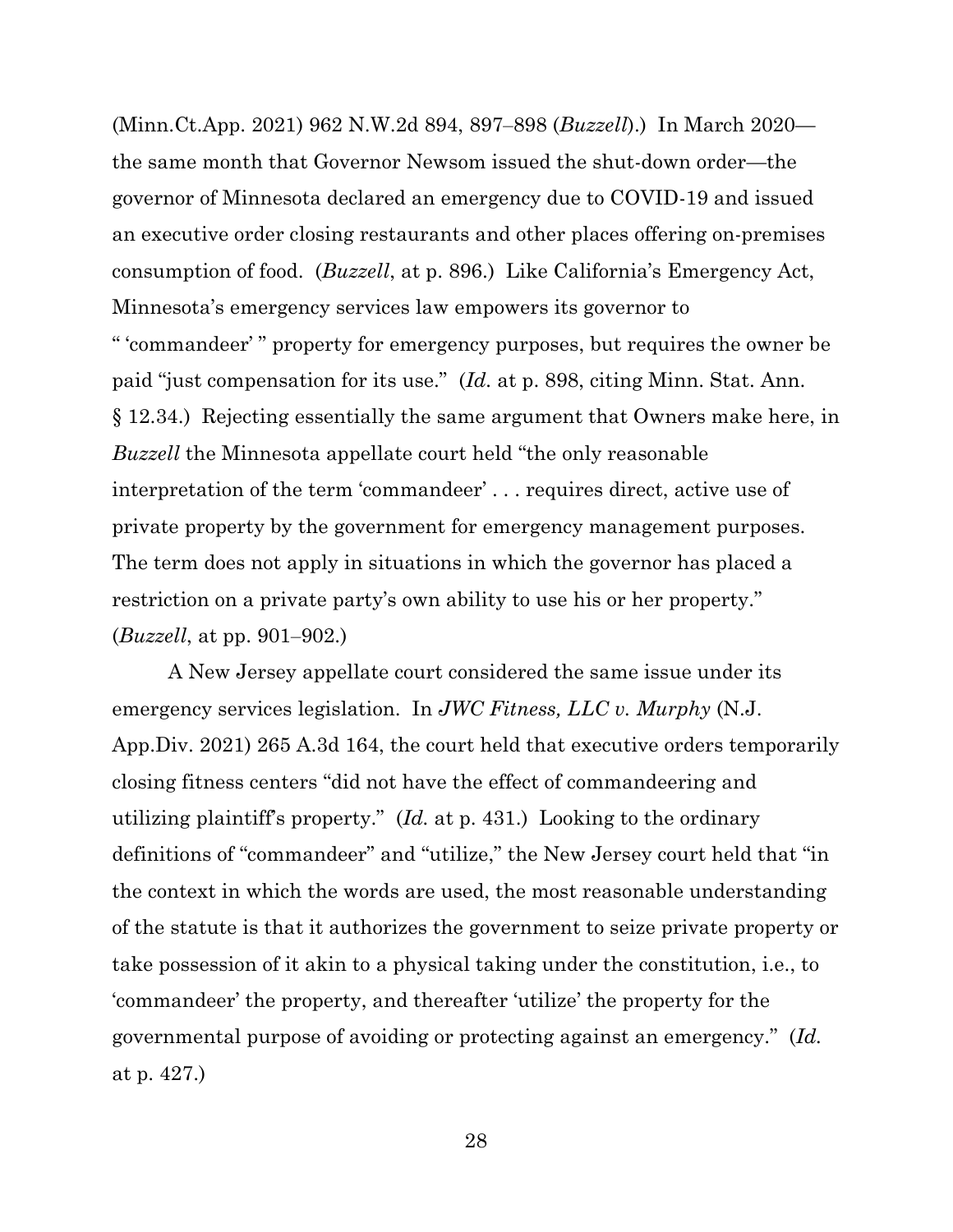We find this analysis persuasive. To the extent the Complaint purports to allege a compensable " 'commandeering' " under the Emergency Services Act, it fails to state facts constituting a cause of action.

#### F. *No Leave to Amend*

Finally, Owners ask for leave to amend the Complaint. However, although they may seek leave to amend even for the first time on appeal (Code Civ. Proc., § 472c, subd. (a)), it is their burden to "show in what manner [they] can amend [their] complaint and how that amendment will change the legal effect of [their] pleading." (*Goodman v. Kennedy* (1976) 18 Cal.3d 335, 349.) In asking that we grant leave to amend, Owners simply state that "common sense, due process and fair play unanimously require an opportunity for amendment on remand." This is insufficient.  $18$ 

<span id="page-28-0"></span> $18$  In addition to joining in the state defendants' brief, in a separate brief the county defendants contend they are immune from suit under the Eleventh Amendment, and in any event, the Complaint fails to allege facts showing they proximately caused any harm. Our disposition makes it unnecessary to consider these contentions.